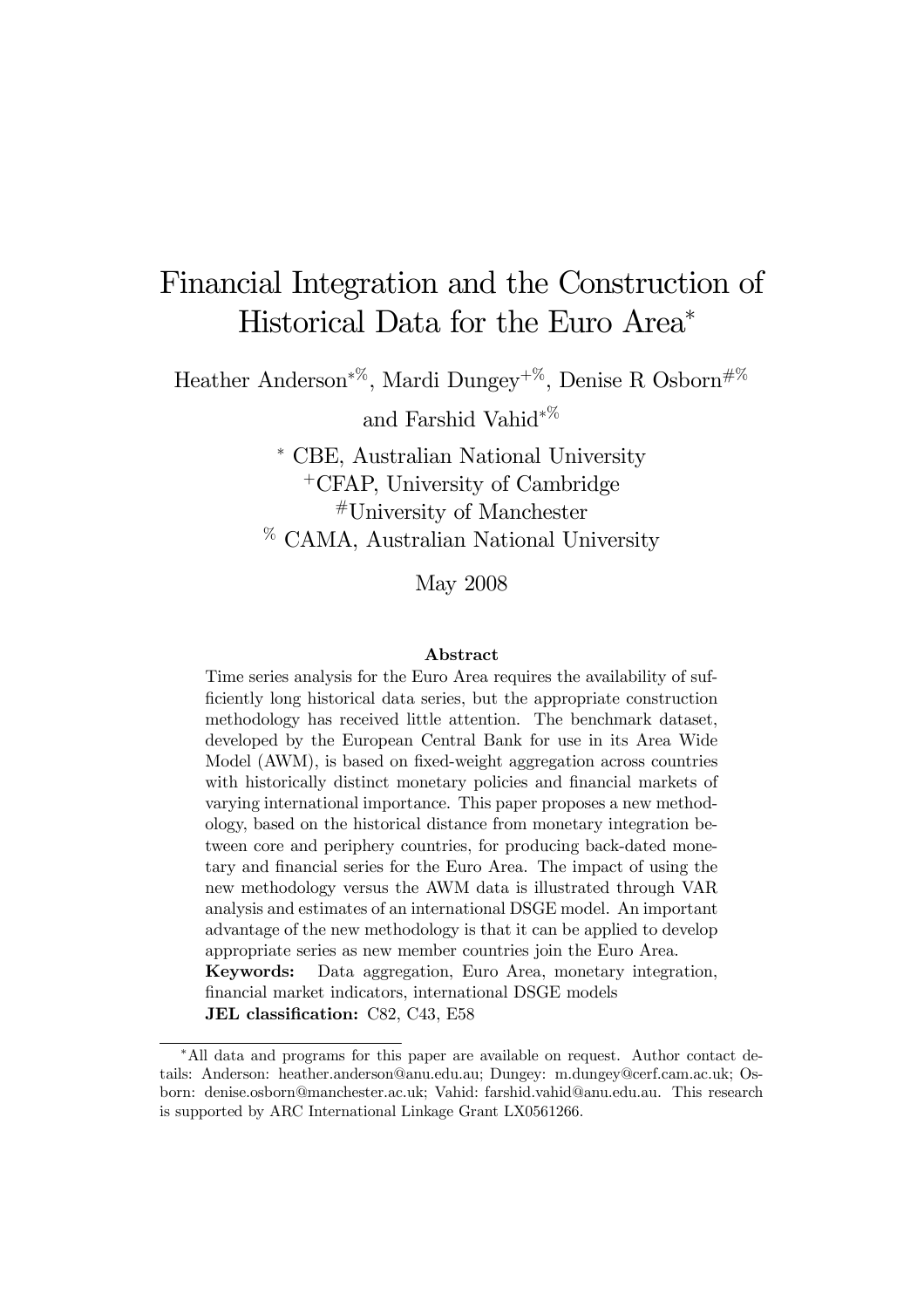# 1 Introduction

Analysis of the macroeconomic behaviour of the Euro Area is a key topic of interest not only for economists in Europe, but also for the global economy. No monetary union of this magnitude has previously occurred in the modern world, and the formation of the Euro Area raises many issues that need to be confronted in attempting to understand the economic characteristics of this coalition.

One key issue is historical analysis, which involves constructing appropriate data. The common euro currency has existed only since 1999 (with euro notes and coins becoming available in 2002), and the period since then does not provide sufficient observations to enable detailed empirical macroeconomic analyses to be undertaken. Nevertheless, historical data is crucial for the contemporary development of economic policy, so that its construction is important for future economic progress; see, for example, the discussion of data formation in ECB (2001: p.35). There is also a broader need for historical Euro Area data as researchers attempt to analyse the impact of this monetary union on both Europe and the global economy, see for example Rudebusch and Svensson (2002) and Dees et al (2007).

The issue of constructing appropriate historical Euro Area data is a deep one, involving the history of European monetary integration. Although there is no clear date that unambiguously marks the beginning of this integration, important milestones include the beginning of operation of the European Monetary System (EMS) in March 1979, the beginning of stage one of the European Monetary Union in 1990, the signing of the Treaty on European Union (the "Maastricht Treaty") in 1992 and the 1998 events of eleven countries<sup>1</sup> meeting the conditions for admission to the Euro Area and the establishment of the ECB (Scheller, 2004). This route has not always been smooth. Even relatively recently, the EMS crises of 1992 and 1993 marked a period of considerable uncertainty about the prospects for continued movement towards monetary integration (Ungerer, 1997, pp.260-271). Further, the countries

<sup>&</sup>lt;sup>1</sup>This excludes Greece, which became the twelth member of the Euro Area in January 2001.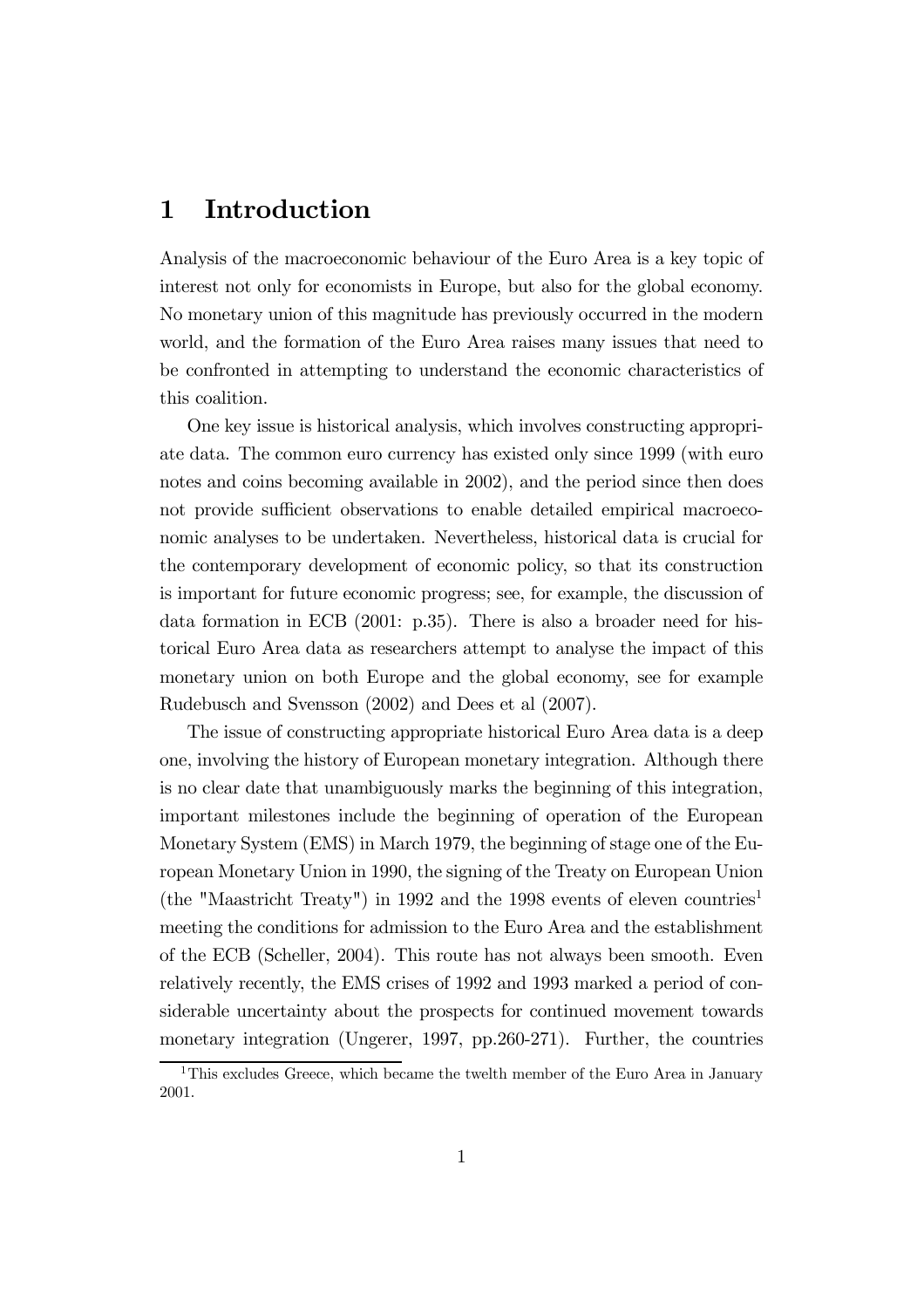participating in the European Exchange Rate Mechanism(ERM), which preceded the euro, changed over time and not always in the direction of continued integration<sup>2</sup>.

Indeed, the Euro Area itself is not fixed, with the expansions of the European Union in 2004 and 2007 being reflected in additional Euro Area members as and when these countries meet the convergence requirements of the original Euro Area countries<sup>3</sup>. The question of how to construct data appropriate for modelling the expanded Euro Area is an important topical problem, as this on-going process involves new member countries which typically have very different historical macroeconomic policies and characteristics from the original members. The recent literature that addresses historical aggregate Euro Area economic behaviour almost invariably considers the twelve Euro Area members as at 2001, with a variety of techniques used to construct cross-country aggregates for earlier periods. The most common approach is to aggregate across these countries using a constant pre-specified set of weights, with a prevalent alternative being to use German data pre-1999 and a Euro Area aggregate subsequently. However, we consider neither to be appropriate for many analyses. The former assumes an economic and financial homogeneity across countries that did not exist over most of this historical period, manifested for example in the use of constant GDP weighted interest rates in the AWM database. This fails to reflect the ERM crises and the changing monetary policies of countries that are now members of the Euro Area. The use of German data assumes that Germany is representative of the Euro Area. Neither method appears appropriate to deal with the expanding membership of the Euro Area.

This paper discusses the various approaches that have been used, and proposes an alternative method which we believe to be particularly appropriate for capturing increasing monetary integration. The impact of constructing

<sup>2</sup>For example, Spain joined the ERM in 1989, while Austria did not become a member until 1995 despite the fact that it had pegged its currency to the Deutschmark from the 1970s. Further, the UK (a Euro Area non-member) joined the ERM in 1990 but withdrew during the September 1992 EMS crisis, while Italy also withdrew from the ERM during this crisis and rejoined only in 1996 (Ungerer, 1997, pp.301-306).

<sup>3</sup>Slovenia joined the Euro Area from January 2007, while Cyprus and Malta have also met the criteria and will join in January 2008.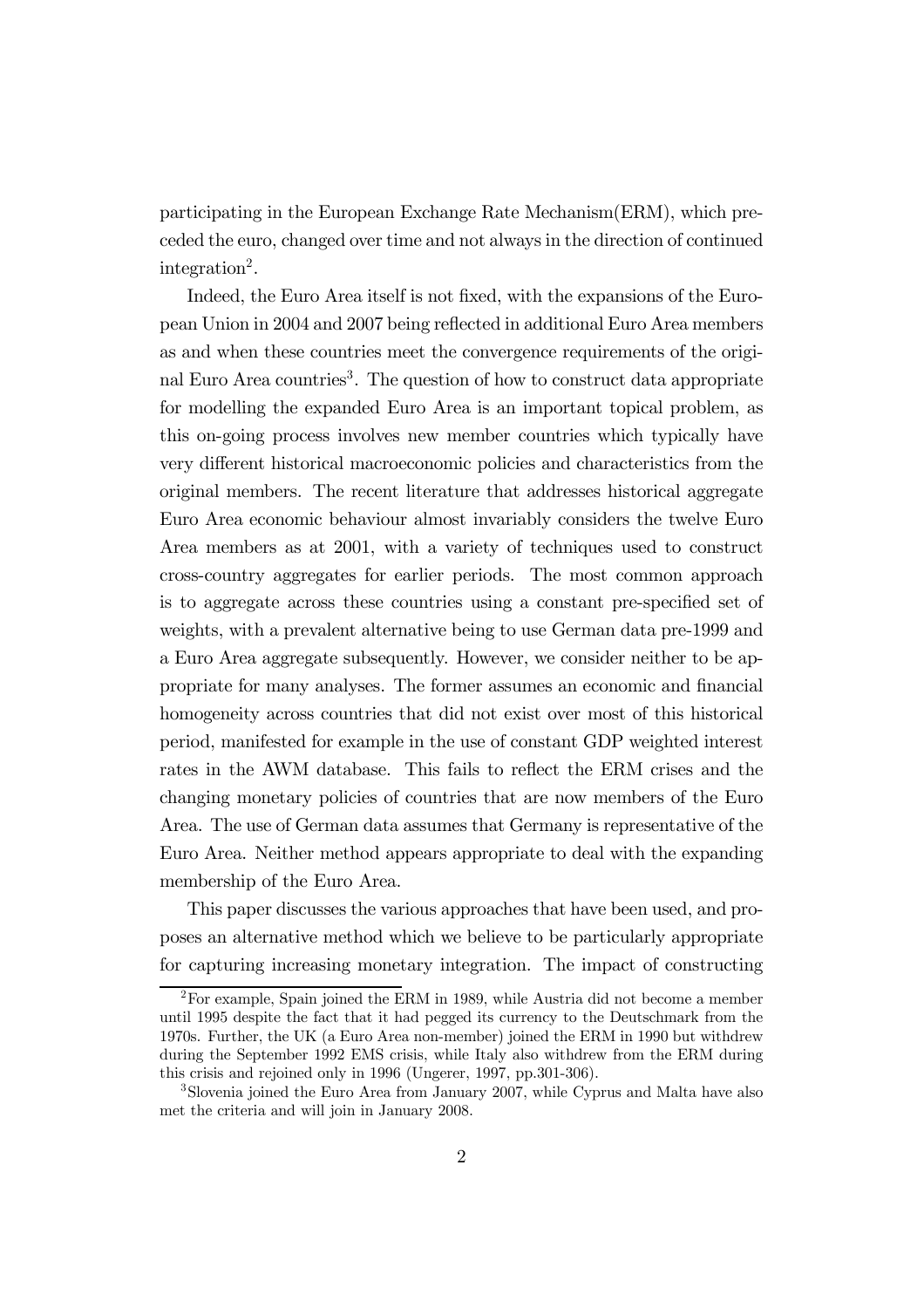monetary and financial variables for the Euro Area using this methodology are then illustrated in the context of the types of models frequently used for contemporary macroeconomic analyses, namely a structural VAR for the Euro Area and a two-country DSGE model for the US and the Euro Area.

The outline is as follows. Section 2 discusses the current methods of construction for historical Euro Area aggregates and outlines their uses to date. Section 3 sets our alternative approach, based on the idea of quantifying convergence of periphery countries towards a set of core countries, such that the former have increasing weights in aggregation as integration progresses. Section 3.3 also implements this methodology using exchange rates, with interest rates and inflation discussed in an appendix. The consequences of applying the new aggregation methodology in macroeconomic modelling, in comparison with the prevailing methodology based on fixed weights, are explored in Section 4. Finally, Section 5 concludes.

## 2 Methods for Constructing Euro Area Data

As just noted, there are essentially two approaches used to construct historical Euro Area data. This section discusses these in more detail, together with extant comparisons of the impact of different choices on empirical results.

#### 2.1 Current methodologies

#### 2.1.1 Cross-country aggregation

#### AWM database

The most prominent example of historical Euro Area data obtained from cross-country aggregation is the Area Wide Model (AWM) database, which provides quarterly measures of many economic and some financial variables, backdated to 1970. Constructed by the European Central Bank (ECB) in the process of building a model for the Euro Area (see Fagan et al., 2001 and 2005), this database is now "standard" when undertaking academic and central bank based research on the Euro Area (see Dieppe, 2005). Apart from serving its original purpose, AWM data has now been used in the study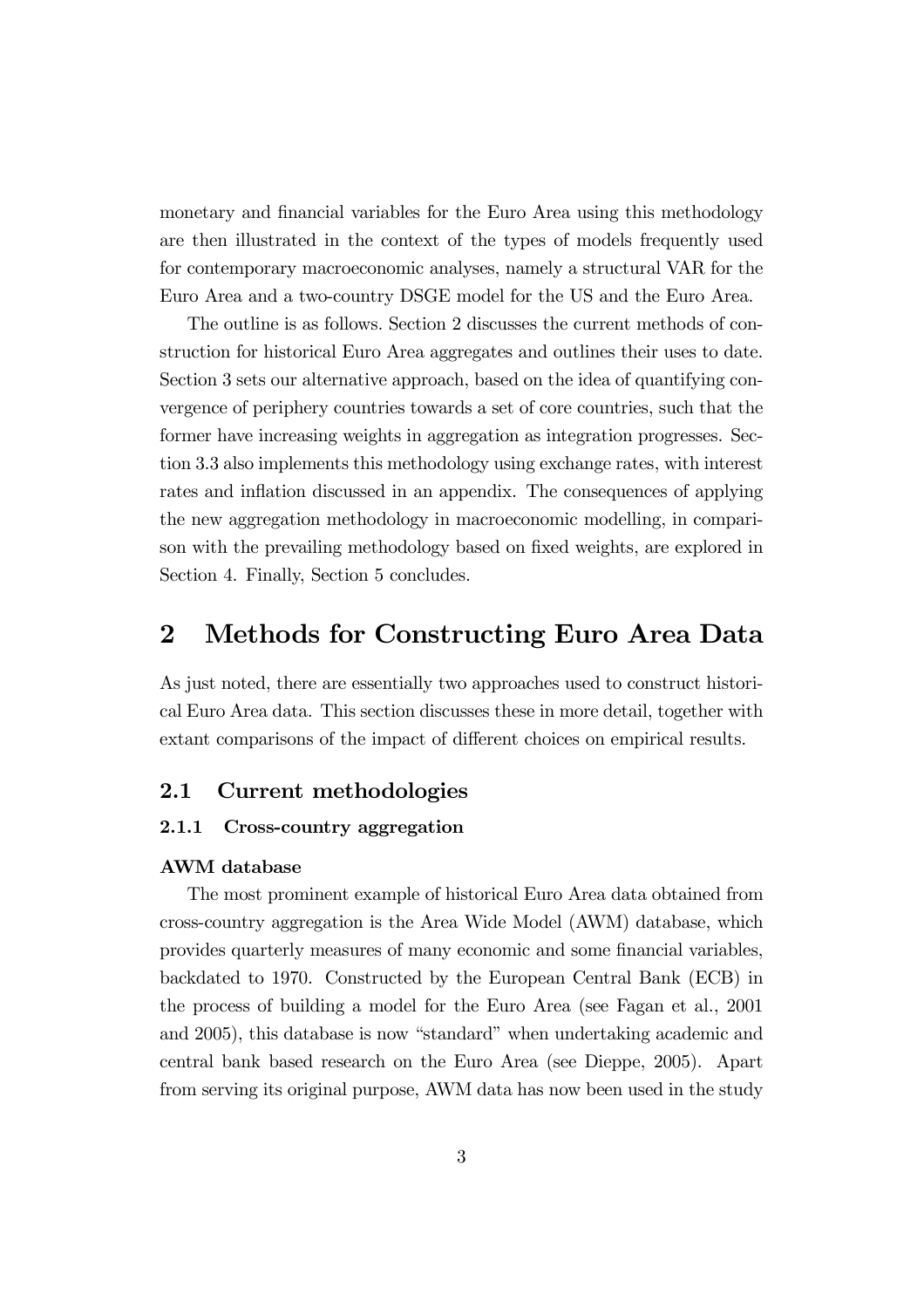of New Keynesian models of the Euro Area (see, eg, Gali et al., 2001), and in recent Dynamic Stochastic General Equilibrium (DSGE) models of Europe (see eg Smets and Wouters, 2003 and 2005). It has played a role in the development of coincident and leading indicators for Europe (see, eg, Giannone and Reichlin, 2004, and Banerjee et al., 2005), and it has also been used in studies of money demand and inflation (see, eg, Gerlach and Svensson, 2003), and in estimating monetary policy reaction functions (Gali et al., 2001). Details regarding the construction of AWM data are provided in Fagan et al. (2001), with aggregation being over the twelve Euro Area countries that defined the area from  $2001$  to the end of  $2006<sup>4</sup>$ . For most series, aggregation is performed on log levels, using weights based on real GDP in 1995, adjusted for purchasing power parity (PPP). This involves an implicit (and unrealistic) assumption of constant real exchange rates, but the aggregation of log levels using constant weights preserves the growth rates of aggregate variables. The AWM weights are given in Table 1.

Interest rates are aggregated in levels (rather than log levels), and although the AWM weights of Table 1 are used when individual country data is available for the entire historical period, substantial portions of the relevant raw interest rate data are unavailable. When data are missing, the weights on the available series are rescaled so that they sum to unity. One consequence of this rescaling is that the resulting aggregate series reflect time varying "composition effects", as well as simple time variation in the interest rates themselves.

The consumer price series in the AWM database is the Harmonised Index of Consumer Index (HICP) provided by Eurostat from 1990 onwards. The HICP uses its own set of weights, and the AWM historical values for the 1970s and 1980s are calculated by applying the 1995 HICP weights to growth rates in prices, and then using this series to construct a price index.<sup>5</sup>

<sup>&</sup>lt;sup>4</sup>The original AWM database, outlined in Fagan et al.  $(2001)$ , aggregated the eleven original Euro Area members as of 1999. However, subsequent versions of the database include Greece.

<sup>5</sup>Personal communication with Jose Emilio Gumiel from the ECB.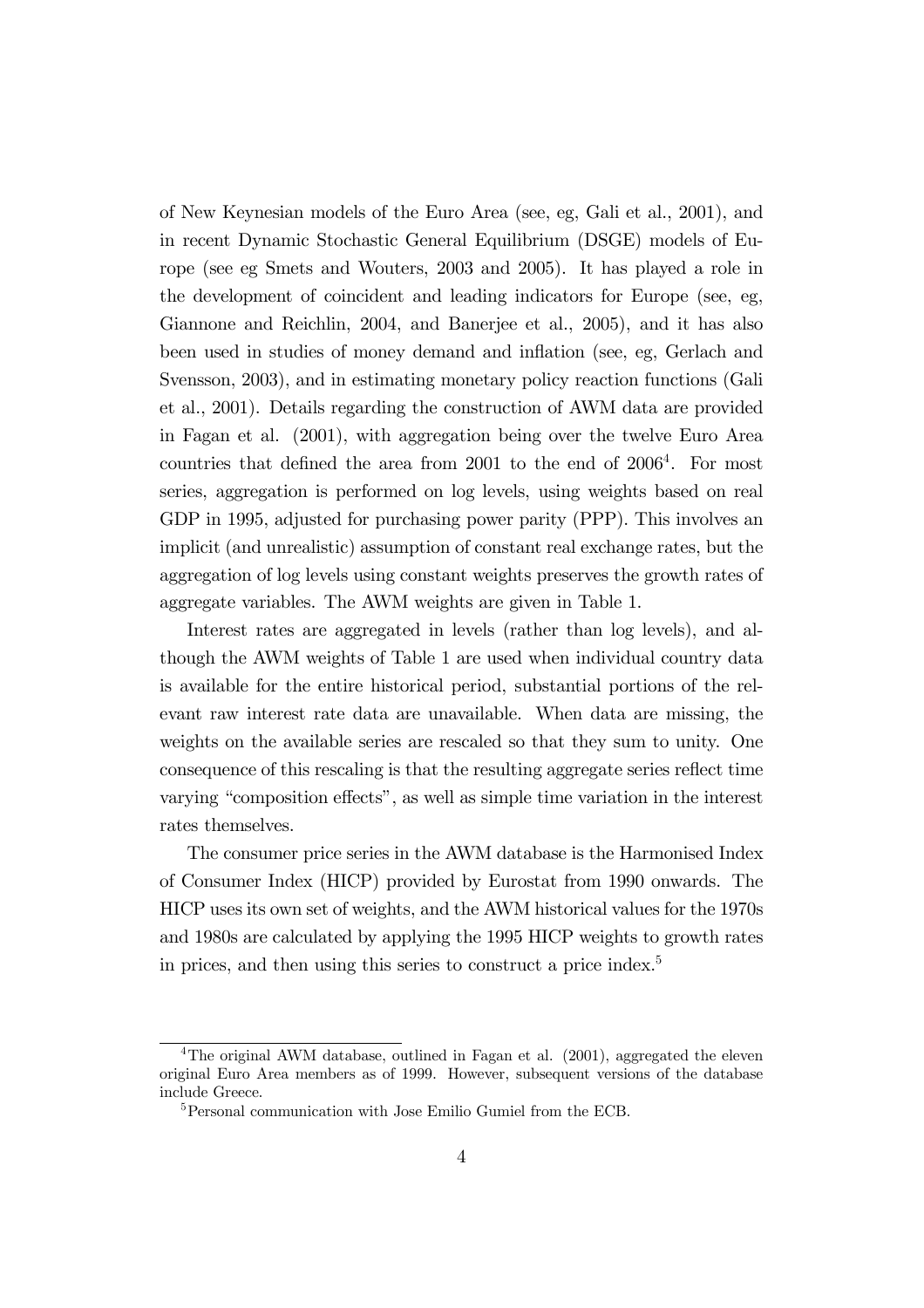#### Other approaches

Eurostat compiles many Euro Area aggregates, by transforming the national series into the euro currency and then aggregating (ECU currency is used prior to the euro). In contrast to the AWM data, the Eurostat approach maintains the consistency of the national accounts, but time variation reflects variation in exchange rates as well as variation in the underlying series. A different methodology is used for HICP, which (from 1995) has its own set of annual time-varying weights drawn from "household final monetary consumption expenditure" in each country (European Commission, 2004). However, Eurostat series are available only from the 1990s onwards, so they are not widely used for academic research purposes.

A feature of the Eurostat database is that several Euro Area aggregates are available, reflecting the differing membership of the area. Thus, in 2007, data series for a specific macroeconomic aggregate (such as GDP) are published for the twelve Euro Area members of 2001-2006 or the 13 current members, with a third series using a time-varying membership reflecting actual membership at the specific date. The same starting date (generally 1995) applies in all cases, so that they differ only in the countries being aggregated, hence leaving the researcher to select which is the most appropriate for a particular purpose.

OECD data for the Euro Area is compiled using fixed GDP weights adjusted for PPP, but the weights are based on 1990, and therefore differ from those used in the AWM database. These data are available from 1970, but have not received extensive use in the literature, probably because the methodology is similar to that of the AWM but its coverage is less extensive. For an example of its use, see Gerlach and Schnabel (2000).

In order to avoid the perverse feature that a common currency aggregate of levels can fall even when all countries experience growth, Beyer, Doornik and Hendry (2001) aggregate variables using growth rates. Additionally they propose a time varying weight methodology, which ensures consistency between movements in the components of the area wide aggregate and the behaviour of the aggregate, so that "the aggregate of the deflators corresponds to the deflator of the aggregates" to paraphrase Beyer et al (2001, p.F103).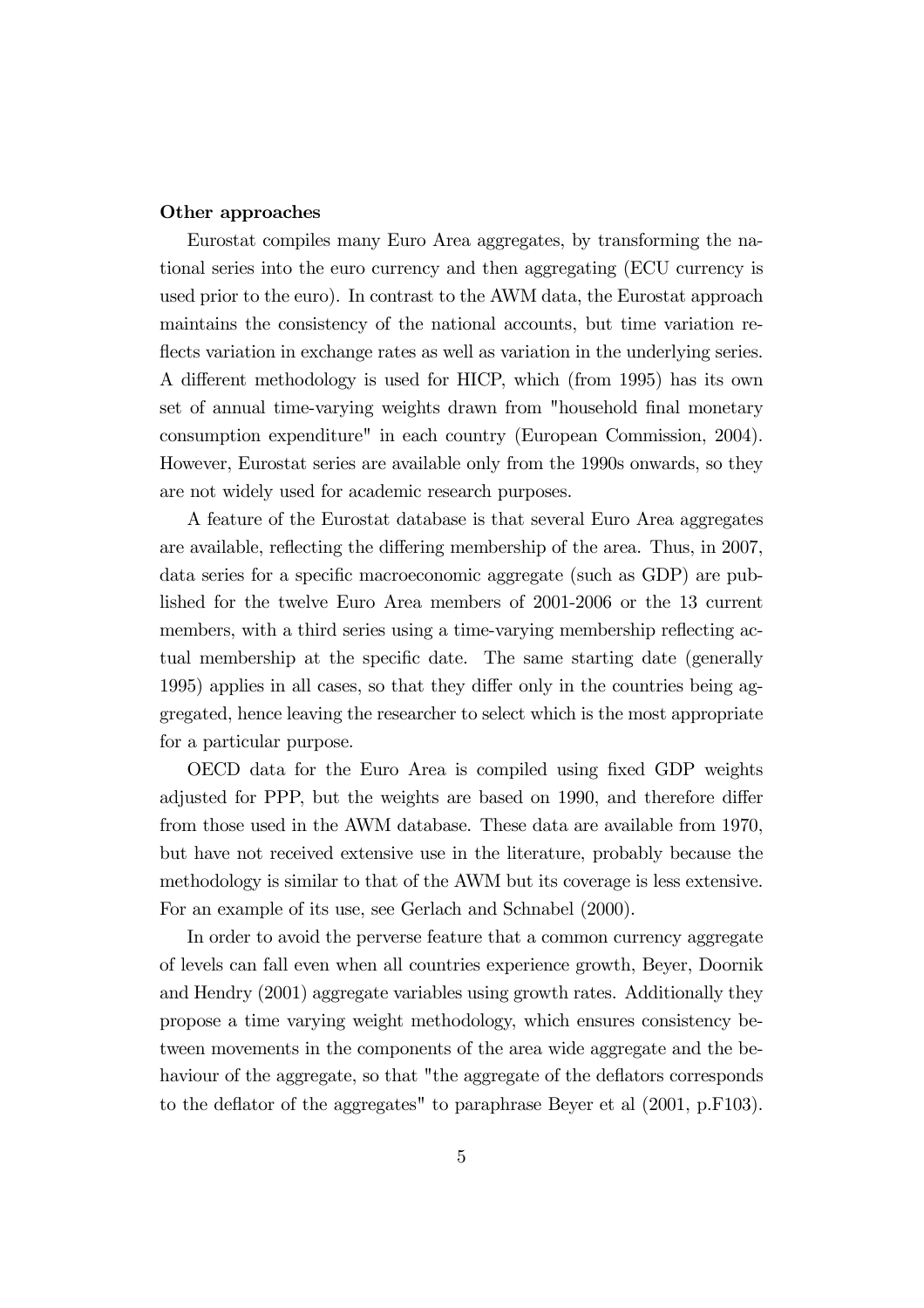The time varying weights in their construction of GDP are given by the share of GDP in the previous period valued in current ECU, and with constant exchange rates, this aggregation would be analogous to the aggregation of log levels in the AWM data base. Artis and Beyer (2004) uses aggregation in growth rates in a study of money demand, but this aggregation technique has not been widely adopted.

#### 2.1.2 Representative country

Some researchers (see, for example, Brüggemann and Lütkepohl, 2006, Brüggemann et al, 2006, Corsetti and Pesenti, 1999) argue that the use of synthetic Euro Area data prior to the common currency is inappropriate because such data does not represent the outcome of a meaningful economic process. Typically, these researchers suggest the use of German data prior to the euro, since Germany is widely regarded as the leading continental European economy during the period, and early ECB monetary policy was largely designed to follow the successful example of the German Bundesbank. Additionally, Germany had the least adjustment to the convergence criteria of the Maastricht Treaty so that its data process is less distorted by policies designed to meet those criteria.

The use of German data as "representative" effectively places a weight of one on Germany prior to 1999 and then assigns weights across all twelve euro countries for subsequent data. Where required, such as for real output or monetary aggregates, shift dummies are used to account for the implied structural break (following earlier work that often uses a shift dummy to account for East/West German unification). Brüggemann and Lütkepohl (2005) find support for the uncovered interest parity (UIP) and the expectations hypotheses in Europe when they use this approach, and they also find little evidence of model instability when building a VAR model for M3, GDP and the long term interest rate (Brüggemann and Lütkepohl, 2006). Some authors use German interest rates in models alongside Euro Area aggregates of other variables (such as inflation and or output). This practice is not common, but it can be justified by the view that German interest rates represent the European policy stance (Gerlach and Smets, 1999), or that they "offer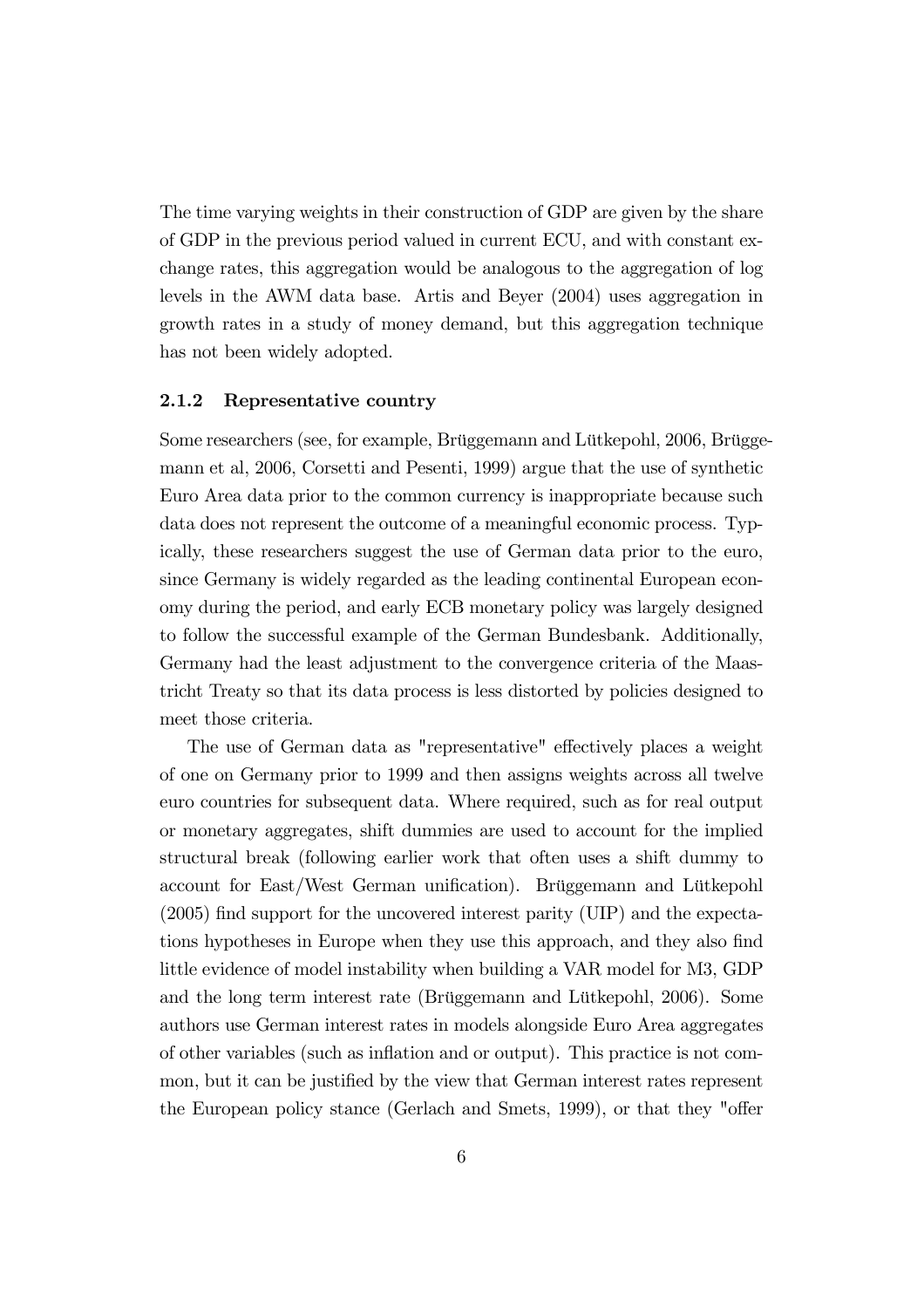the maximum safe return adjusted for risk" (Artis and Beyer, 2004).

On the other hand, the evidence provided by Ehrmann and Fratzner (2005) that the relationship between European and US financial markets changed with the advent of the euro is doubtful, since the break they observe is synchronous with a change in their data, namely from German to weighted Euro Area series. Indeed, the existence of this break may be indicative that Germany pre-1999 is not fully representative of the later Euro Area.

### 2.2 Dataset comparisons and choice of data

Differences between the various available aggregates for the same underlying variable may be slight, or have little consequence for the analysis at hand; see, for instance, the European business cycle dating exercise undertaken by Artis et al. (2004) or Moneta's (2005) study of the leading indicator properties of European interest rates spreads. Conversely, the graphical comparison undertaken by Beyer et al. (2001) suggests there can be potentially important differences between aggregates, while the cointegration studies of money demand undertaken by Bruggeman et al. (2003) and Bosker (2006) show that the results can be very sensitive to the particular data set used. Hong and Beilby-Orrin (1999) provide a general illustration of how different weighting assumptions can lead to different relationships between variables. Considering four potential methods of aggregating Euro Area data, they demonstrate that it is possible for different weighting structures to induce a positive move in one aggregated total and a negative move in another, even though both are based on the same underlying national data.

The fact that aggregation method can influence an analysis implies that researchers working on the Euro Area economy need to consider what methodology suits their purpose, because no single data set is likely to satisfy all research needs. Policy analysis is especially tricky, because the nature of policy making in Europe has changed over the last thirty years. During the 1970s and 1980s policies were set by national governments, so that Euro Area aggregates for this period are irrelevant from a policy-making perspective simply because there was no area wide policy. Aggregates for this era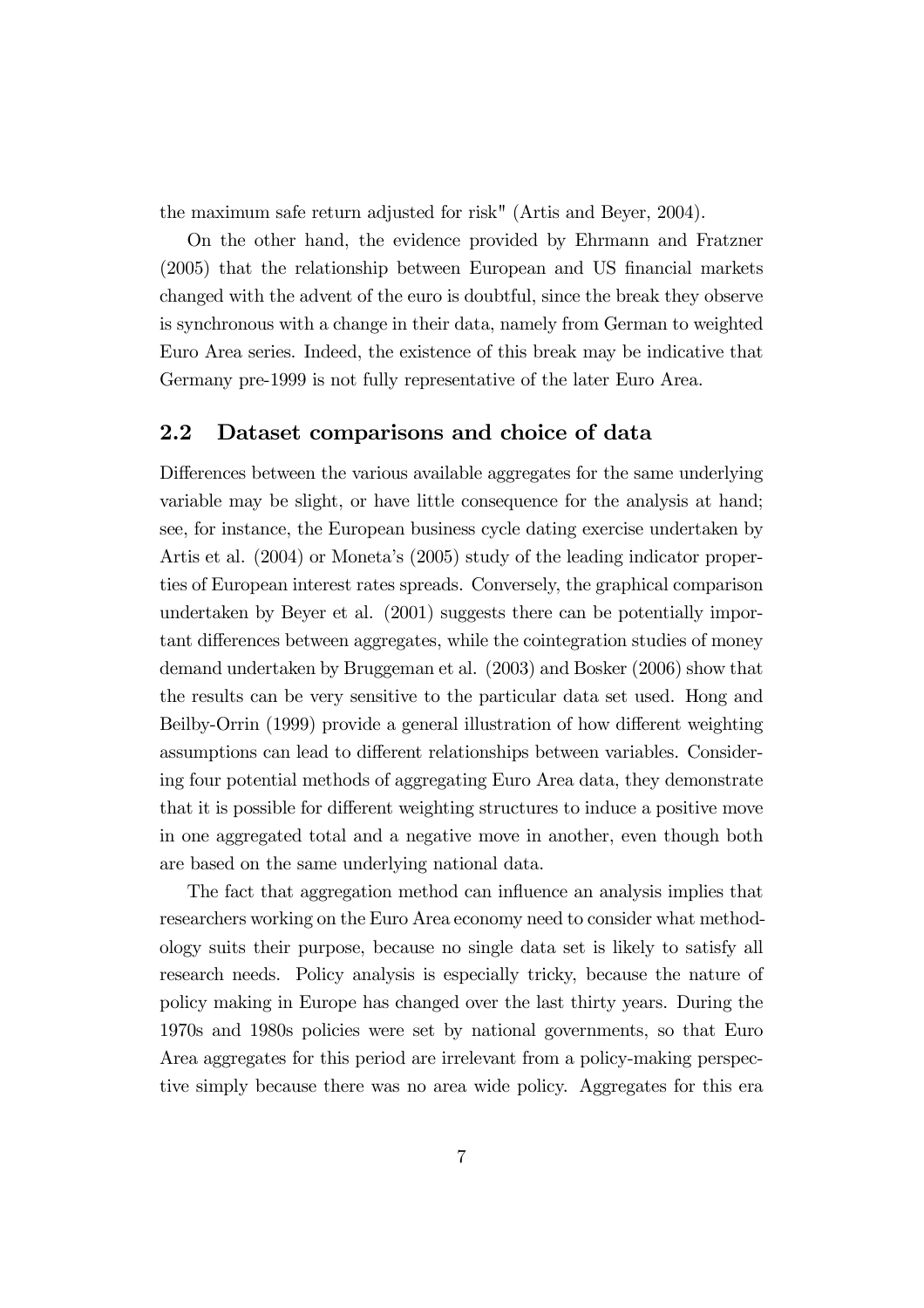can therefore, at best, reflect policy and its effects in a subset of countries that are deemed to be "representative" for the purposes of analysis. As discussed above, a number of authors have argued that German monetary policy during this period is representative of the subsequent Euro Area. Against this, however, Nautz and Offermanns (2006) find that modelling the pre-euro period using synthetic Euro Area aggregates (constructed using the Beyer et al., 2001 methodology) out-performs German data in an empirical exchange rate model used to forecast post-euro exchange rate behaviour against the US.

Particularly in the 1990s, the various national monetary policies evolved into arrangements designed to meet the agreed criteria for Euro Area membership, and international aggregates (based on a growing number of countries) become increasingly relevant for the analysis of policy, at least for those countries that were progressing towards Euro Area membership. As already noted, this issue is a current one, since the progression of the new member countries of the European Union towards Euro Area membership raises the issue of how their data should be incorporated into Euro Area aggregates.

Overall, it seems that aggregation based on a constant weighting scheme (such as the AWM benchmark) is unlikely to be appropriate for studying policy over the entire postwar period, as is the use of an abrupt structural break in weights (as in Brüggemann and Lütkepohl, 2005 and 2006). Our analysis in Section 3 illustrates that a simple historical aggregation over the euro twelve is distortionary for the analysis of exchange rates, and it is reasonable to anticipate that similar issues will arise in relation to the contemporary question of measuring the monetary and financial characteristics of the expanding Euro Area.

# 3 Proposed Data Construction Methodology

This section deals with our proposed methodology for constructing historical data for the Euro Area and applies it to construct a bilateral exchange rate series against the US dollar. This methodology is based on the idea of measuring the distance from monetary/financial integration between a set of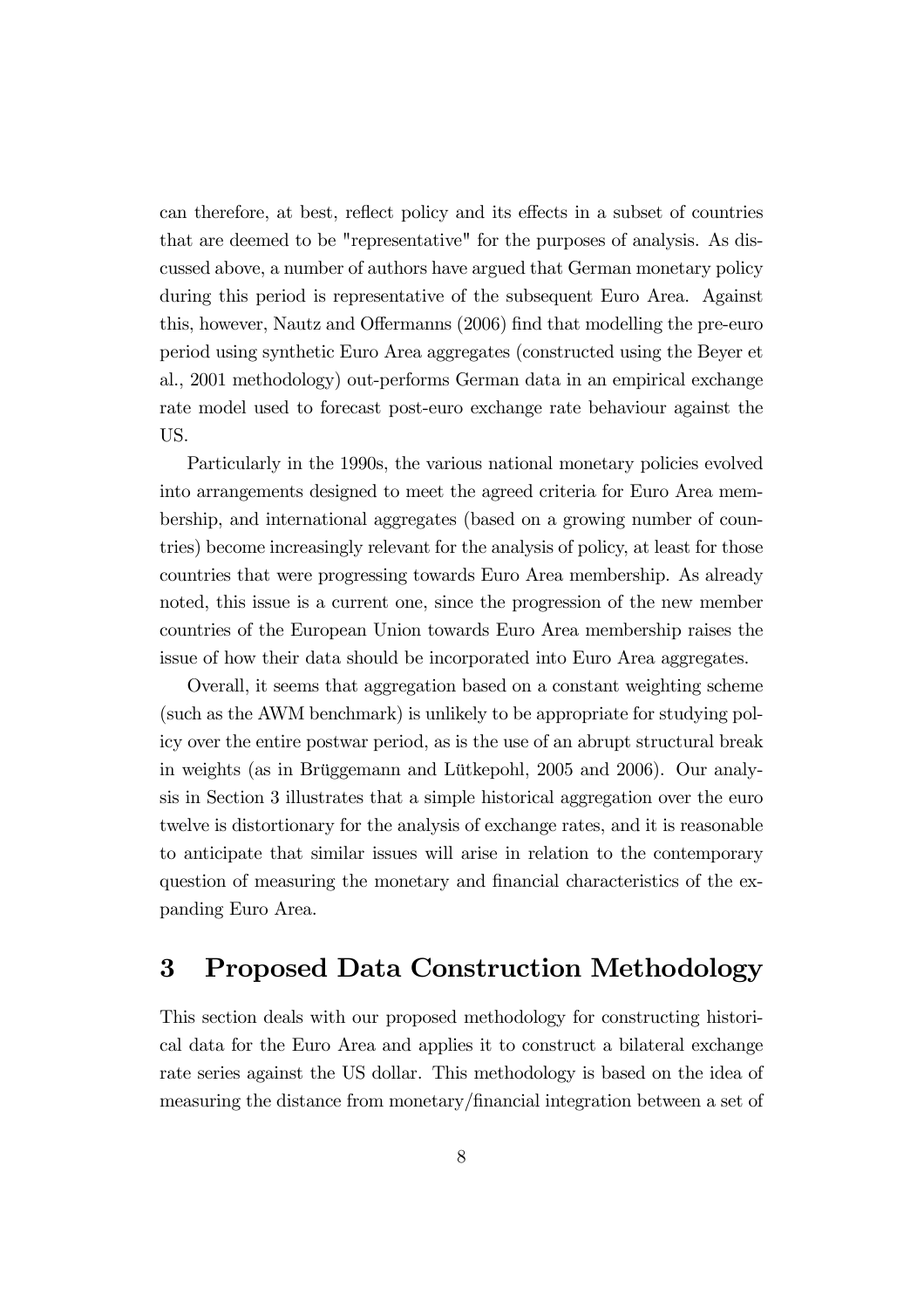core countries and ones that can (at least initially) be described as periphery. The core may be considered leading European countries with respect to their financial markets and monetary policy over the entire period, whereas this does not apply for the periphery countries. While financial markets in the latter were underdeveloped in the 1970s, the process of monetary integration in Europe has been associated with greater integration across financial markets; see Cappiello et al. (2006).

This core/periphery country distinction suggests that the use of constant weights for financial and monetary aggregates will tend to overweight the importance of the countries that were relatively unimportant in international financial terms in the early parts of the sample, and thereby underrepresent the role of the leading European markets. This point is illustrated very clearly by considering the AWM weights in Table 1. Spain, Italy, Portugal and Greece account for 36% of the AWM Euro Area weights. Comparing the (inverse) bilateral exchange rates for the German mark and French franc against the US dollar in Figure 1a with a corresponding AWM-weighted aggregate of the twelve Euro Area countries  $<sup>6</sup>$ , the figure emphasises the role</sup> of periphery countries in financial aggregates computed using AWM weights during the 1970s and early 1980s.

### 3.1 Sliding Weights

Rather than employing constant weights, our method tapers (up) weights for the periphery countries so that they achieve their full weight only with full monetary integration, represented by the establishment of the Euro Area in January 1999. For the pre-euro period, our methodology depends on measuring the time-varying distance (in terms of monetary integration) of the periphery countries from those in the core, with the latter countries assumed to be integrated throughout. Although the discussion below is in terms of the pre-euro period, it can easily encompass the situation of new member countries joining the Euro Area. The pre-2007 euro twelve would constitute

<sup>&</sup>lt;sup>6</sup>All individual country exchange rates were first converted to euro rates using the irrevocable exchange rates of 31 December 1998. To construct AWM equivalent series, the AWM weights are then applied.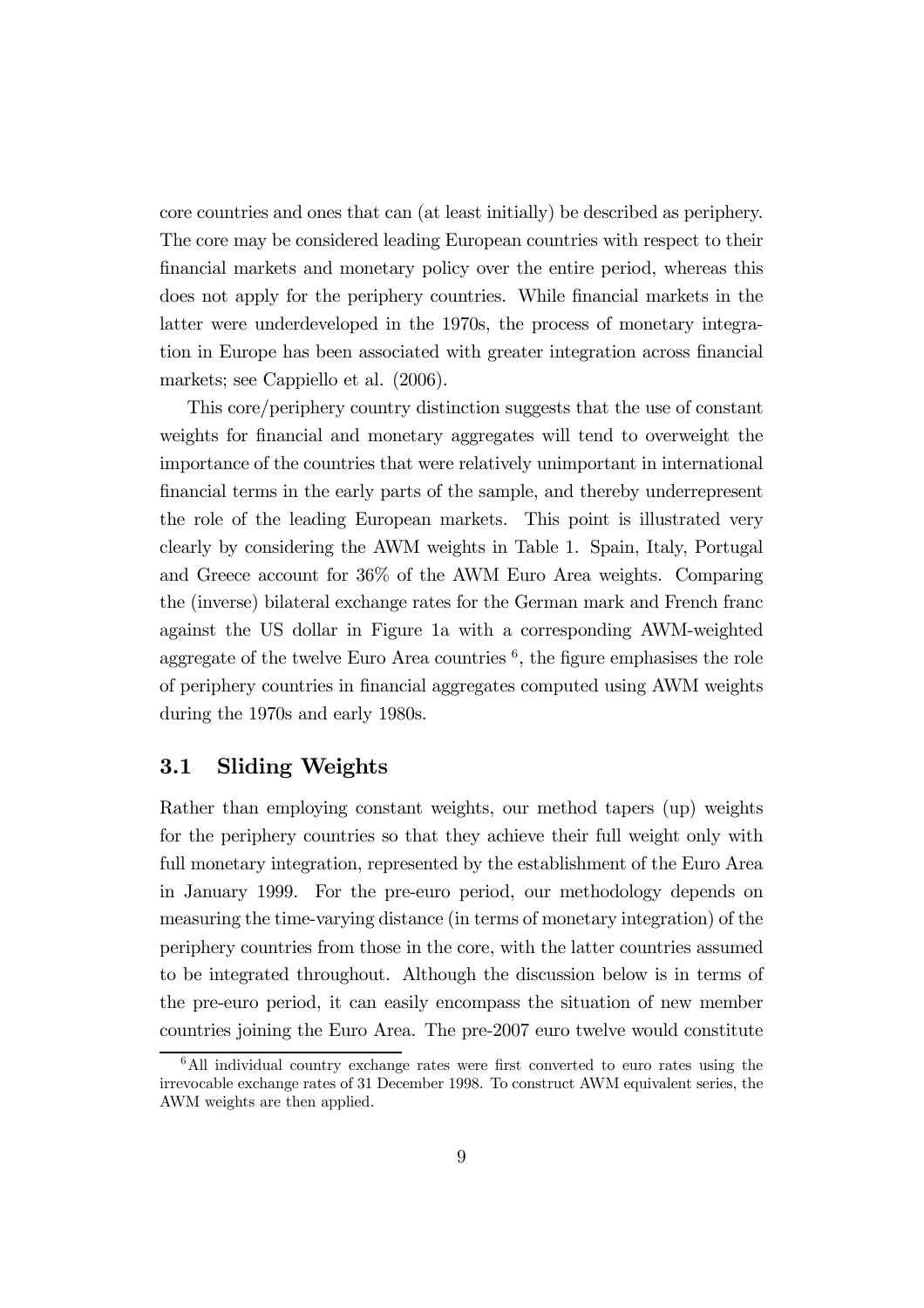the core, and new member countries the periphery, which are assumed to reach full integration on joining the area.

Our method is based on the existence of a variable x such that  $x_{j,t}$  is the value at time t (prior to January 1999) for periphery country j, and  $x_{core,t}$ is the corresponding value at t for the core countries, while  $|x_{j,t} - x_{core,t}|$ measures the distance that country  $j$  is (at  $t$ ) from monetary integration with the core. Since the periphery and core are in a monetary union from the establishment of the Euro Area,  $x_{j,t} \equiv x_{core,t}$  for  $t \geq$  January 1999. In order to render it measure-free, this distance at time  $t$  is scaled by the distance of j from the core at a date selected to represent the commencement of the process of integration. March 1979 is used for this purpose, due to its importance in the history of European monetary integration, namely as the date at which the European Monetary System began and the ECU was created<sup>7</sup> . Previous literature on European integration often selects this date as a watershed, as in Artis and Zhang (1997, 1999). Therefore, our measure of the relative distance from integration with the core for country  $\dot{\eta}$  at time  $t$  is given by

$$
d_{j,t} = \min\left\{\frac{|x_{j,t} - x_{core,t}|}{|x_{j,1979M3} - x_{core,1979M3}|}, 1\right\}
$$
(1)

where  $0 \leq d_{j,t} \leq 1$ , with 0 representing full integration and 1 representing no integration. Where the distance exceeds the March 1979 value,  $d_{j,t}$  is assigned the maximum value of 1. By construction, for a sample starting in the 1970s and ending after 1999, both extreme "regimes" will be present in the sample.

We also assume that we have available a weight  $w_{i,F}$  that represents the importance of country  $j$  once integration has been achieved. In practice, for this purpose, we adopt the AWM weights of Table 1. Then, based on  $w_{i,F}$ and the distance (1), the weight  $w_{j,t}$  for country j at time t in constructing the historical Euro Area aggregate is computed as:

<sup>7</sup>The ECU weights were considered as alternative weights, but some ECU countries (UK and Denmark) are not currently part of the Eurozone. Additionally backdata is not available on this basis and would also need to be constructed.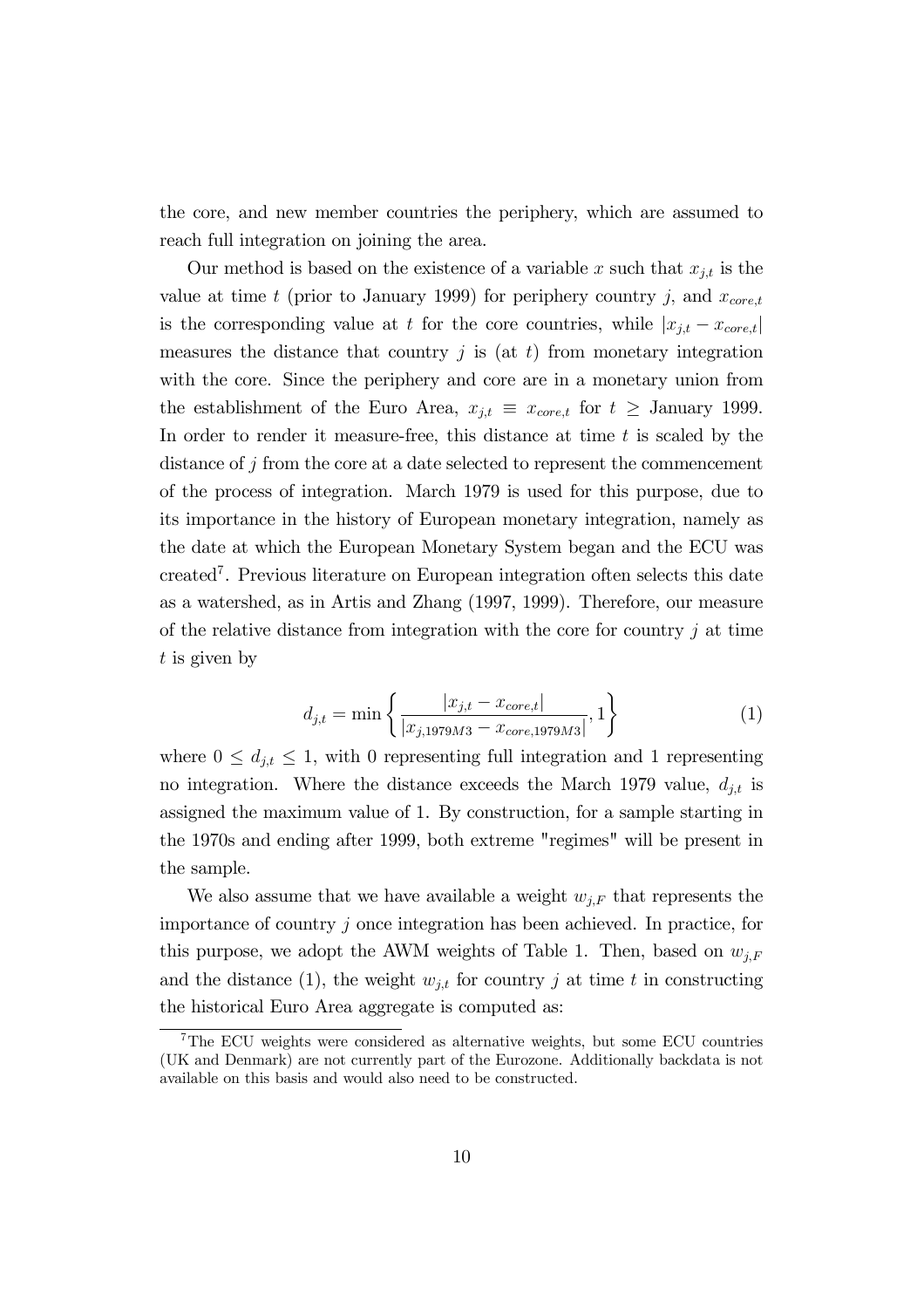$$
w_{j,t} = w_{j,F} \times (1 - d_{jt}).\tag{2}
$$

That is, the weight  $w_{j,t}$  represents a fraction of the final weight for country  $j$ , where that fraction is inversely related to the relative distance from the core in relation to that of March 1979.

#### 3.2 Implementation Issues

Implementation of the methodology of subsection 3.1 requires selection of the variable x measuring monetary integration and the classification of countries into core and periphery categories. For these purposes, we focus on the exchange rate, because one essential feature of the Euro Area is that it is a currency union, which leads us to define a periphery country's convergence to the Euro Area in terms of it approaching its irrevocable exchange rate as of 31 December 1998. To be more specific, we use the (inverse) bilateral exchange rate with the US dollar as  $x$ , with full integration represented by the  $\gamma$ /euro rate from January 1999. Values of  $x_{j,t}$  for the earlier period are obtained as the periphery country's (inverse) bilateral rate with the US at  $t$ , expressed in the common euro currency using its irrevocable euro conversion rate. Through PPP and UIP arguments, the exchange rate also encompasses monetary integration measures based on inflation and interest rates.

We define the Euro Area core as consisting of Germany, France, Austria, Belgium, Luxembourg and Netherlands. Germany and France are considered core since their currencies were dominant in Europe over the historical period. The exchange rates of the Benelux countries have always been between those of their larger neighbours, pointing to their inclusion in the core. Finally, Austria pegged its currency to the Deutschmark during this whole period, making it part of the core for our purposes.

Our core countries are listed on the left hand side of Table 1, and it is interesting to note that our set of core countries is the same as that identified by Artis and Zhang (2001), although they used a broader set of macroeconomic criteria to determine which set of countries satisfied the theoretical criteria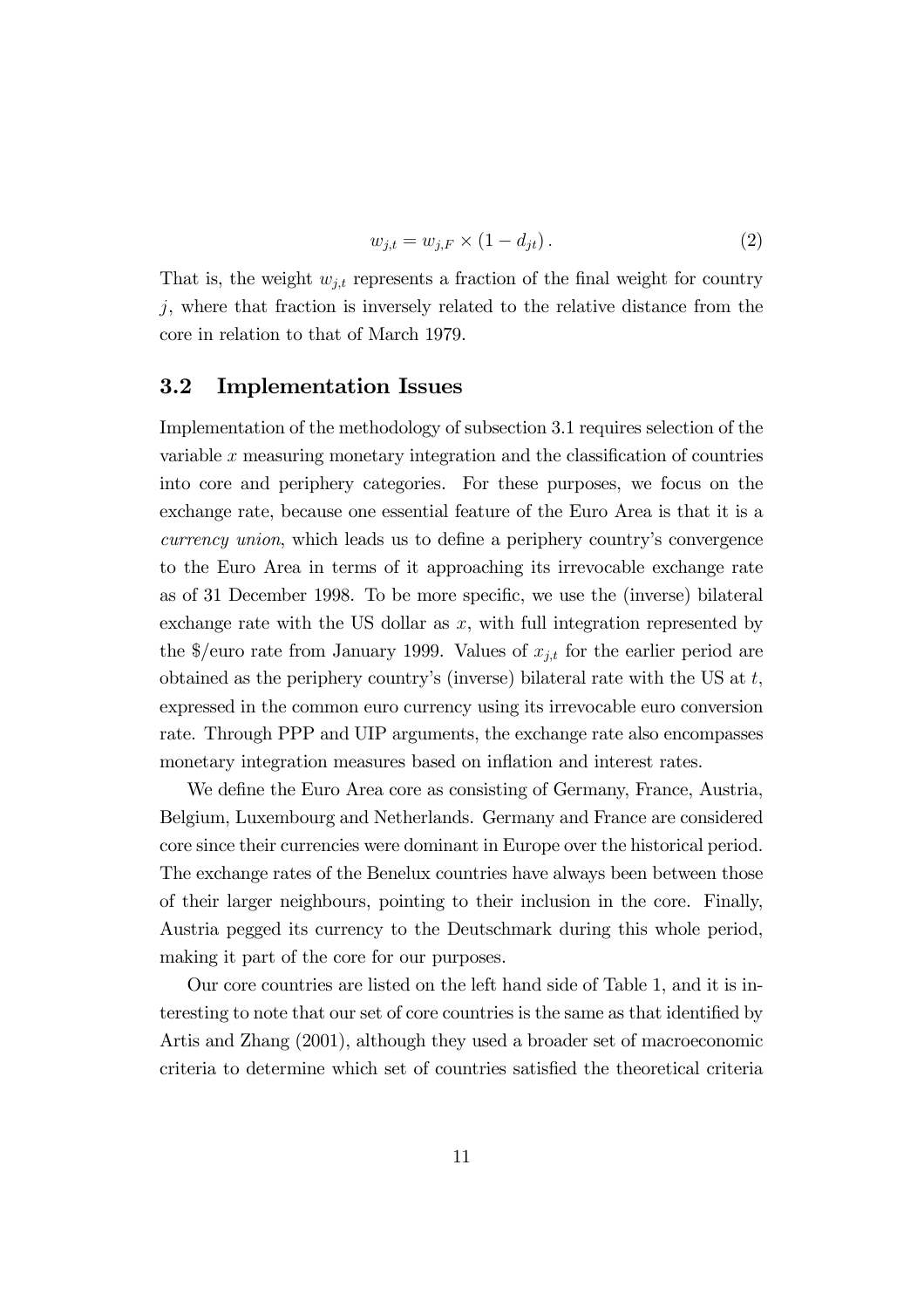for the establishment of an optimal currency area<sup>8</sup>. Other definitions of core and distance from core might be considered, and a leading contender might be based on the so-called German leadership hypothesis for interest rates in Europe, which would place Germany alone in the core and define distance from the core in terms of short-term interest rates, eg see Brüggemann et al. (2006). However, the validity of the German leadership hypothesis remains an open issue (see, for example, Karfakis and Moschos, 1990, and Hassapis et al., 1999). On the other hand, our inclusion of other countries in the core is compatible with Dunne et al. (2006), who find interest rate leadership to be contested between France and Germany at the introduction of the euro, and with the conclusion of Nautz and Offermanns (2006) that the behaviour of the German mark alone does not forecast that of the euro.

These core countries account for a total of 61.3% of the total aggregation weight, with Germany and France contributing 28.3% and 20.1% respectively. The series  $x_{core,t}$  is computed for the pre-euro period by aggregating the individual core country exchange rates (expressed in euros) using the AWM weights for these countries scaled up to total unity. Since only the euro currency exists for these countries from January 1999 onwards,  $x_{core,t} = x_{j,t}$ for  $t \geq$  January 1999. The resulting series is shown in Figure 1b.

In order to construct our synthetic Euro Area series, the sliding weights of (2) for the periphery are employed alongside the fixed weight of 0.613 for the core. This implies that the weights pre-1999 may sum to less than 1, in which case all weights are redistributed to ensure a sum of unity. By construction, through (2), no weight is allocated to the periphery, and hence all weight is allocated to the core, for March 1979.

The next subsection applies this methodology to construct a historical (inverse) bilateral exchange rate series for the euro with the US dollar, with interest rates and consumer prices discussed in an appendix. It is worth noting that the weights obtained from (2) are readily applicable to other Euro Area financial aggregates, such as equity returns. While they could also be used for real measures (such as real GDP), the impact will be much

<sup>8</sup> In fact, Artis and Zhang (2001) do not include Luxembourg in their analysis, presumably due to data limitations. Otherwise their core is idential to ours.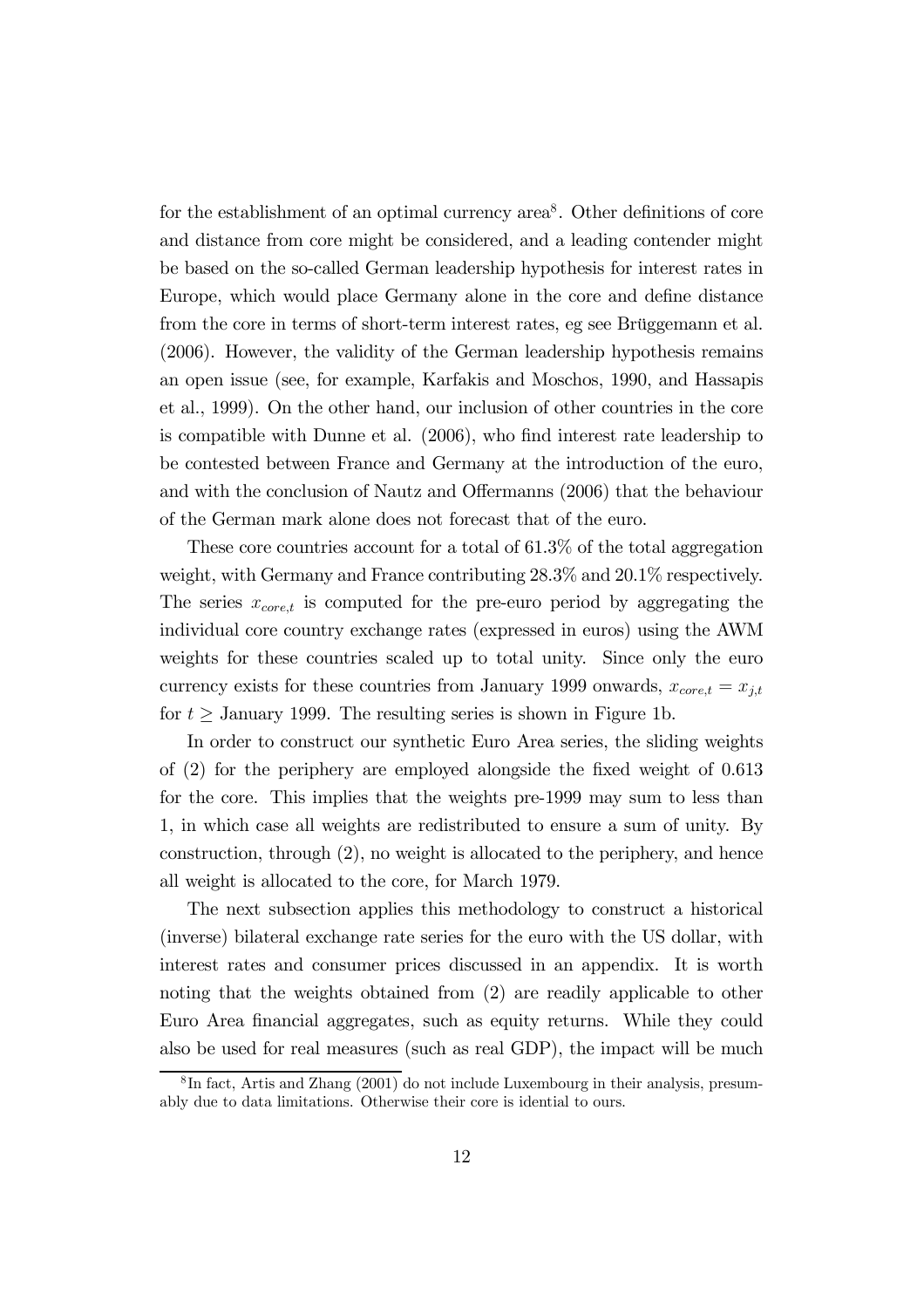less marked than for financial series.

#### 3.3 Euro Area Exchange Rates

The AWM data base includes several trade weighted indicators of historical exchange rates<sup>9</sup>, but it does not include any bilateral series. We first construct a synthetic bilateral exchange rate series for the Euro Area currencies to US dollars using the AWM weights. Focussing on bilateral rates with the US is relevant, since it is the dominant world currency. Other Euro Area exchange rate series can, of course, be constructed from our US/euro exchange rate series using the no-arbitrage condition. This AWM weighted bilateral monthly exchange rate series is shown in Figure 1a for the period January 1970 to December 2003.

Along with our historical exchange rate series for the core countries against the US,  $x_{core,t}$ , Figure 1b shows the Italian, Spanish, Greek and Portugese exchange rate series  $x_{j,t}$ . A cursory glance at this figure explains the influence of the periphery countries on the AWM aggregate in Figure 1a. In particular, although the exchange rates of Italy and Spain were not of international significance, their combined weight of over 30% has a large influence on the aggregate. Further, although Portugal and Greece have very low weights, the fact that early in the sample period their currencies were far from their final euro exchange rate values implies that they also have a non-trivial influence on early values of the AWM aggregate. Indeed, Figure 1b shows that Greece and Portugal made substantial progress towards their eventual euro exchange rates during the first half of the 1980s, and this progress is reflected in our sliding weights.

To emphasise the differences, Figure 1c presents the series computed using (constant) AWM weights and our sliding weight methodology, where the large divergence in the 1970s is apparent. Our constructed "historical" series has reduced the exchange rate in the early 1970s relative to a method based

 $9$ This includes the ECB's Effective Exchange Rate (EER) which is based on trade with 12 countries (Australia, Canada, Denmark, Hong Kong, Japan, Norway, Singapore, South Korea, Sweden, Switzerland, United Kingdom and United States), as well as others based on groups of up to 42 countries.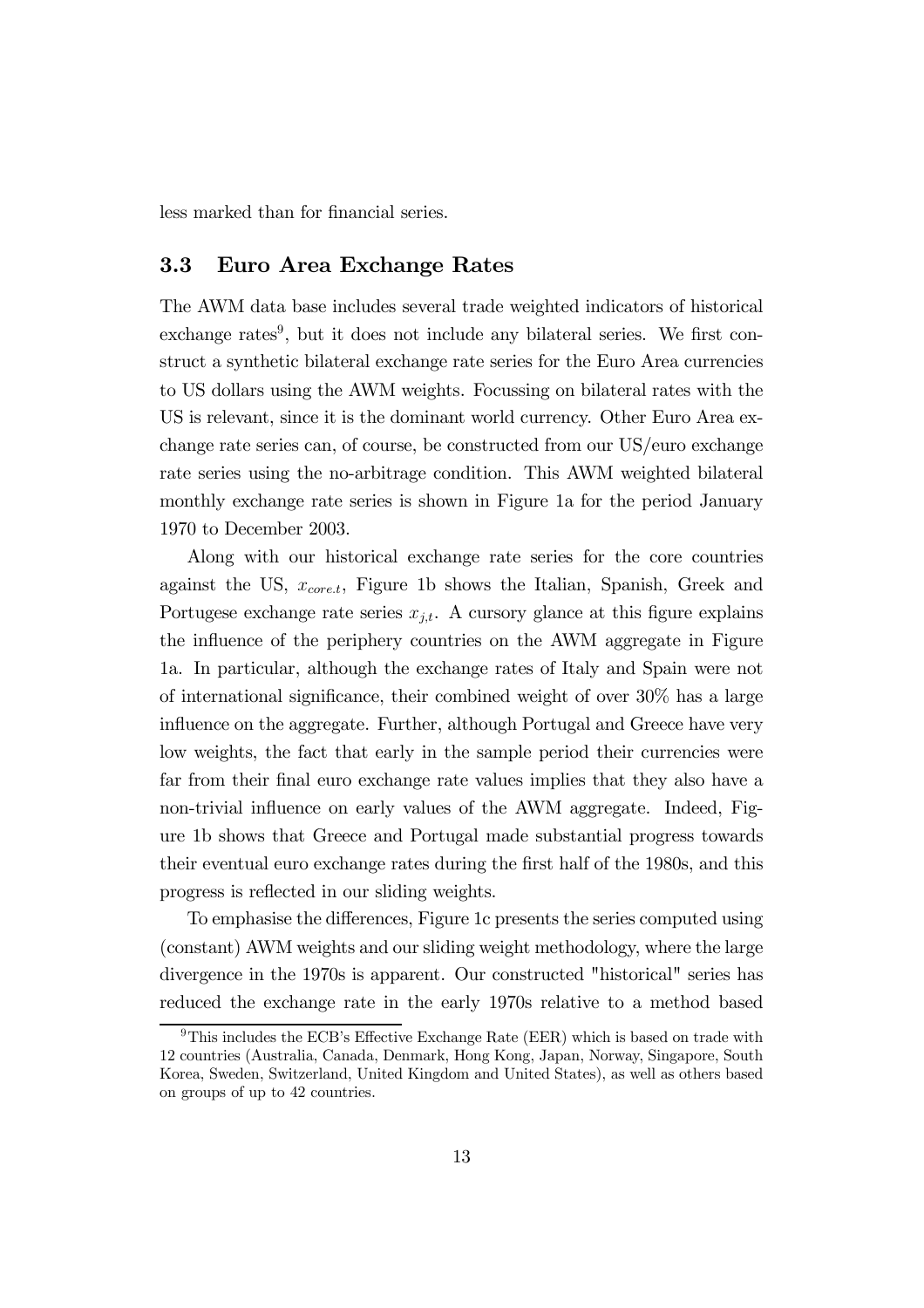on the AWM weights, downweighting the extreme values of the peripheral countries' exchange rates depicted in Figure 1b and moving closer to the exchange rates in the core countries. We believe that this new euro exchange rate with the US dollar provides a useful measure of a European exchange rate that was important for financial markets during the 1970s and 1980s. Finally, Figure 1d illustrates the (inverse) Deutschmark and French franc bilateral rates to the US dollar together with our constructed series.

# 4 Consequences of Alternative Aggregation Methods

This section presents two examples of the impact of data choices on outcomes for models that might be employed in a policy context, namely using a simple structural VAR model for the Euro Area and a two-country international DSGE model. The comparisons are undertaken for series constructed using our methodology in comparison to the AWM database, since this provides the benchmark dataset for Euro Area policy analyses.

### 4.1 A simple VAR for the Euro Area

Vector autoregressive (VAR) models are designed to allow the data to elucidate the dynamics in the economy, without the imposition of empirically binding theoretical constraints<sup>10</sup>. Sims  $(1992)$  develops a simple, but effective, structure for monetary/financial variables and output, together with an external commodity price index, and applies this structure to France, Germany, the UK, the US and Japan. To illustrate the potential importance of differences between AWM and sliding weights data, we here consider results from a slightly modified version of the Sims (1992) model for the Euro Area<sup>11</sup>.

 $10$ More recently there is a move to reconcile empirical SVAR models with theoretical New Keynesian specifications of the type given in Section 4.2 below; see for example An and Schorfheide (2007) and Del Negro, Schorfheide, Smets and Wouters (2007).

<sup>11</sup>Our model does not employ money supply, as this series for the Euro Area is not available from the AWM database. The change from the Sims (1992) specification in omitting money supply reflect subsequent developments in monetary policy and changed views of the inflation process.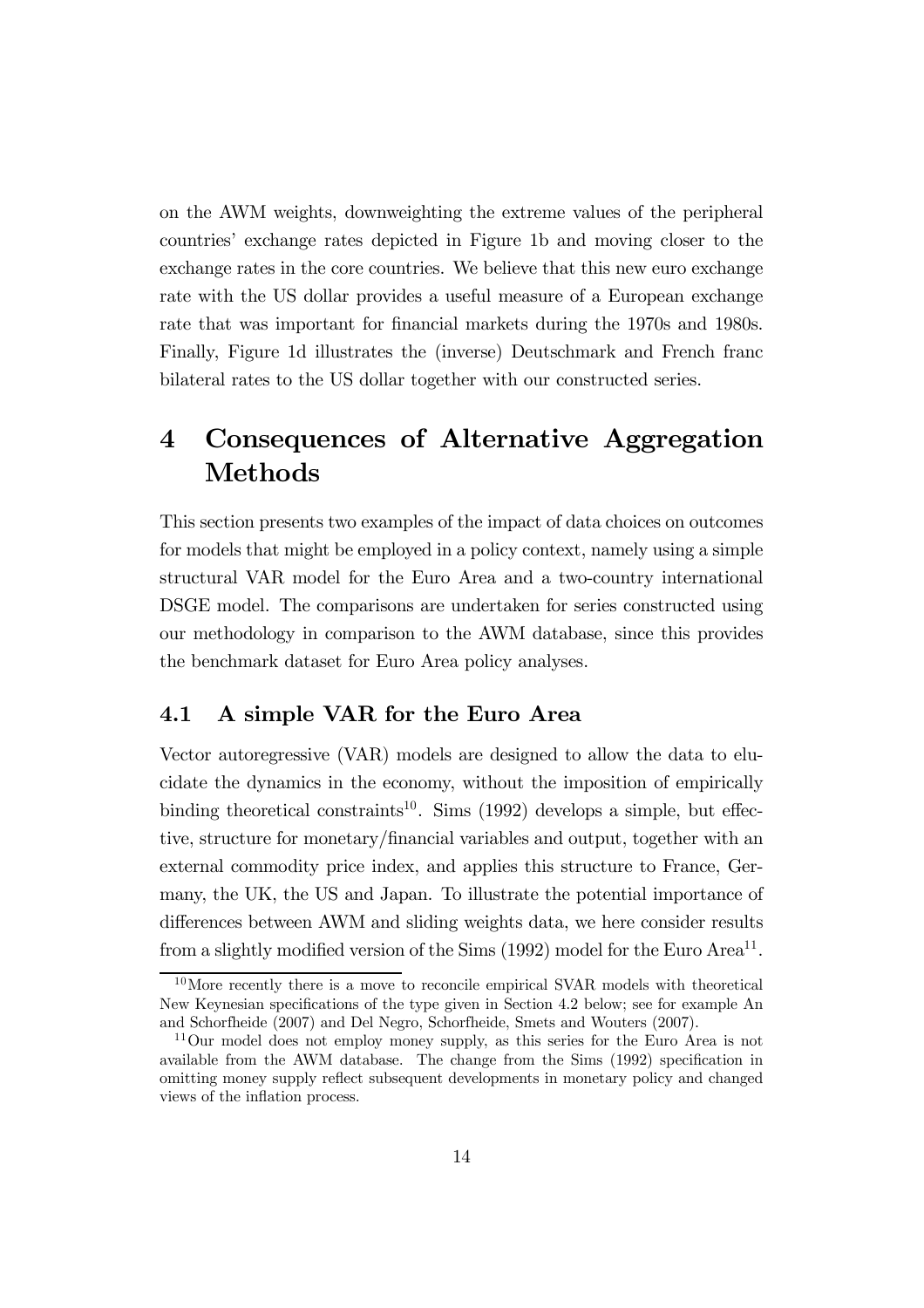More explicitly, we include the short-run interest rate, the log exchange rate for the US vs Euro dollar, log commodity price index<sup>12</sup>, log consumer prices and log GDP. Identification is achieved by orthogonalising the contemporary effects based on this variable ordering, so that interest rates are affected by all other variables in the current quarter. The commodity price index is an international variable, while all others relate to the Euro Area. All variables are used in levels at a quarterly frequency, with monthly data converted to this frequency by averaging. The VAR employs 4 lags, representing one year of data, consistent with Sims' 14 lags in monthly data.

Two datasets are used in estimation, with the commodity price and output growth data common to both. The only differences are in relation to the Euro Area monetary/financial variables. In one case these are drawn from the AWM database (the short term interest rate and inflation rate from the AWM database, with the exchange rate constructed using the AWM weights). In the second case these monetary/financial variables are constructed according to the methodology of Section 3. The distinctive features of these two sets of variables are illustrated in subsection 3.3 and the appendix. Parameter estimates from both sets of data do not produce problems with convergence or analysis, with the model well-behaved in that it provides eigenvalues within the unit circle and satisfactory impulse responses, although there is evidence of a price puzzle, discussed below. Nevertheless, these models produce important differences from the perspective of monetary policy. A selection of impulse responses for the VAR are shown in Figure 2.

Consider first the impact of a shock to inflation (the shocks in both VAR models are scaled to be the same as the standard deviations in the AWM database model). This produces a far greater monetary policy response (in terms of short run interest rates) in the sliding weights data than the AWM one, see Figure 2(a).

In terms of the effectiveness of monetary policy, the response of inflation to a shock to the short term interest rate are shown in Figure 2(b). Although the impact on inflation is initially similar in the two cases, with both showing

<sup>&</sup>lt;sup>12</sup>The agricultural raw materials commodity price index from IFS  $(00176BXDZF)$  was used as it contains data for the entire sample.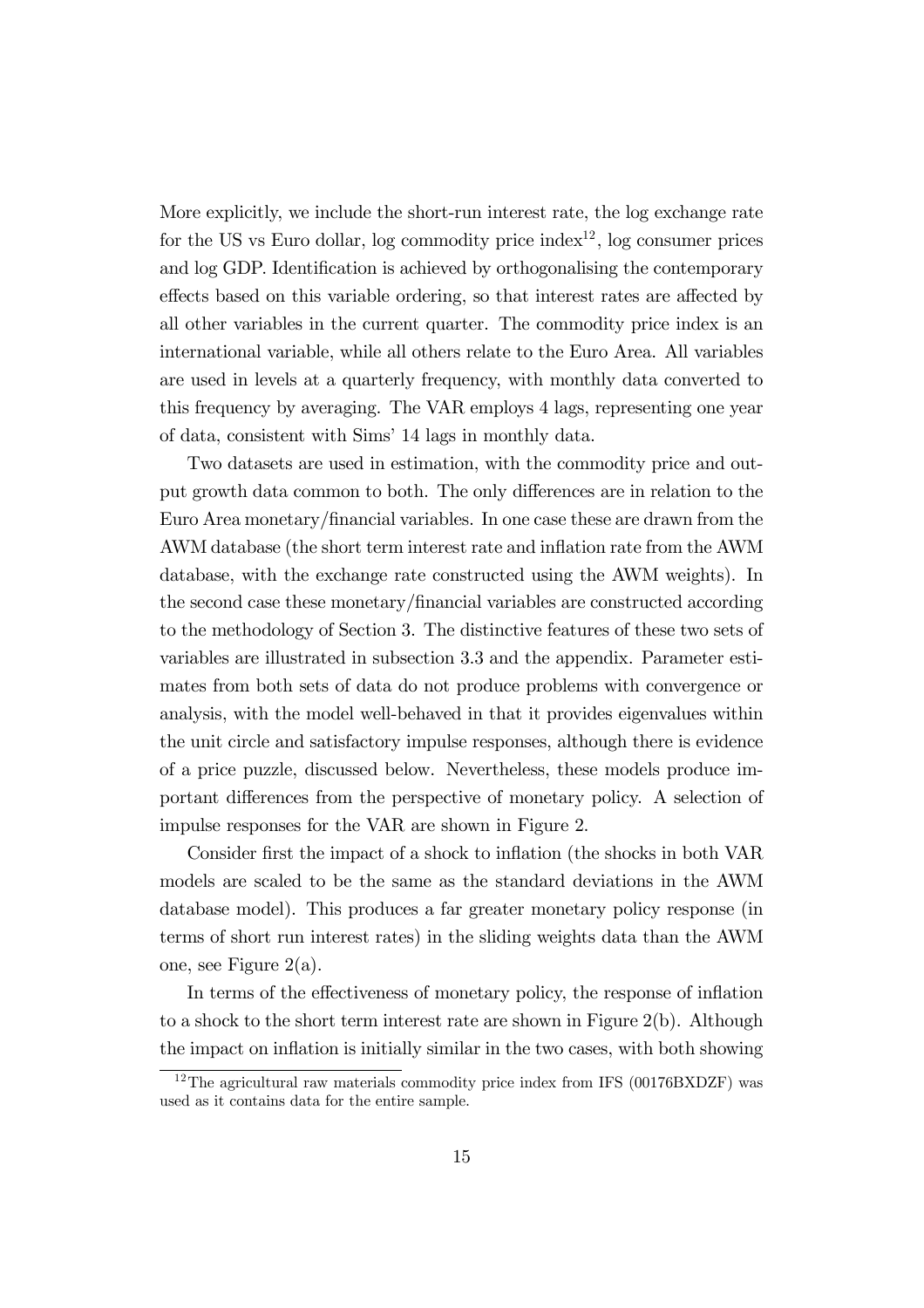price puzzle effects, the price puzzle lasts three and a half years in the case of the AWM dataset rather than two years in the sliding weights dataset. Indeed, the results of Sims (1992) for the G-7 countries indicate such price puzzle effects, especially for France. Recent work suggests that the transmission of exchange rate shocks may be important in untangling this effect, see Claus, Fry and Dungey (2007).

Output also declines slightly more in response to an interest rate shock in the model using the sliding weights data than the AWM data, but the differences are relatively slight - at the nadir the output growth is 0.7% lower under the sliding weights data and 0.6% lower with the AWM data, 2(c). However, a final analytically important difference is the response of the exchange rate to higher interest rates in the model. Figure  $2(d)$  shows that the response to an interest rate shock is a depreciation of the euro when using the AWM dataset, but an economically more reasonable appreciation results from the use of the sliding weights data.

#### 4.2 A Two-Country DSGE Model

Much modern macroeconomic modelling revolves around the so-called New Keynesian DSGE model, characterised as describing the essential features of a closed economy through a minimum of three equations: an IS curve, a New Keynesian Phillips curve and a monetary policy reaction function. The defining feature of this literature is the development of the model, and particularly the IS function, from assumptions about utility optimising representative consumers. A standard reference for this body of work is Woodford (2003).

Recently, and especially in the light of understanding the relationship between the Euro Area and the US, there has been increasing interest in simultaneously studying two open economies within the New Keynesian (NK) framework; for example Smets and Wouters (2003) and Lubik and Schorfheide (2005). The Lubik and Schorfheide model (henceforth LS) involves the standard New Keynesian framework supplemented by a UIP condition, with the resulting model having a similar structure to that proposed by Gali and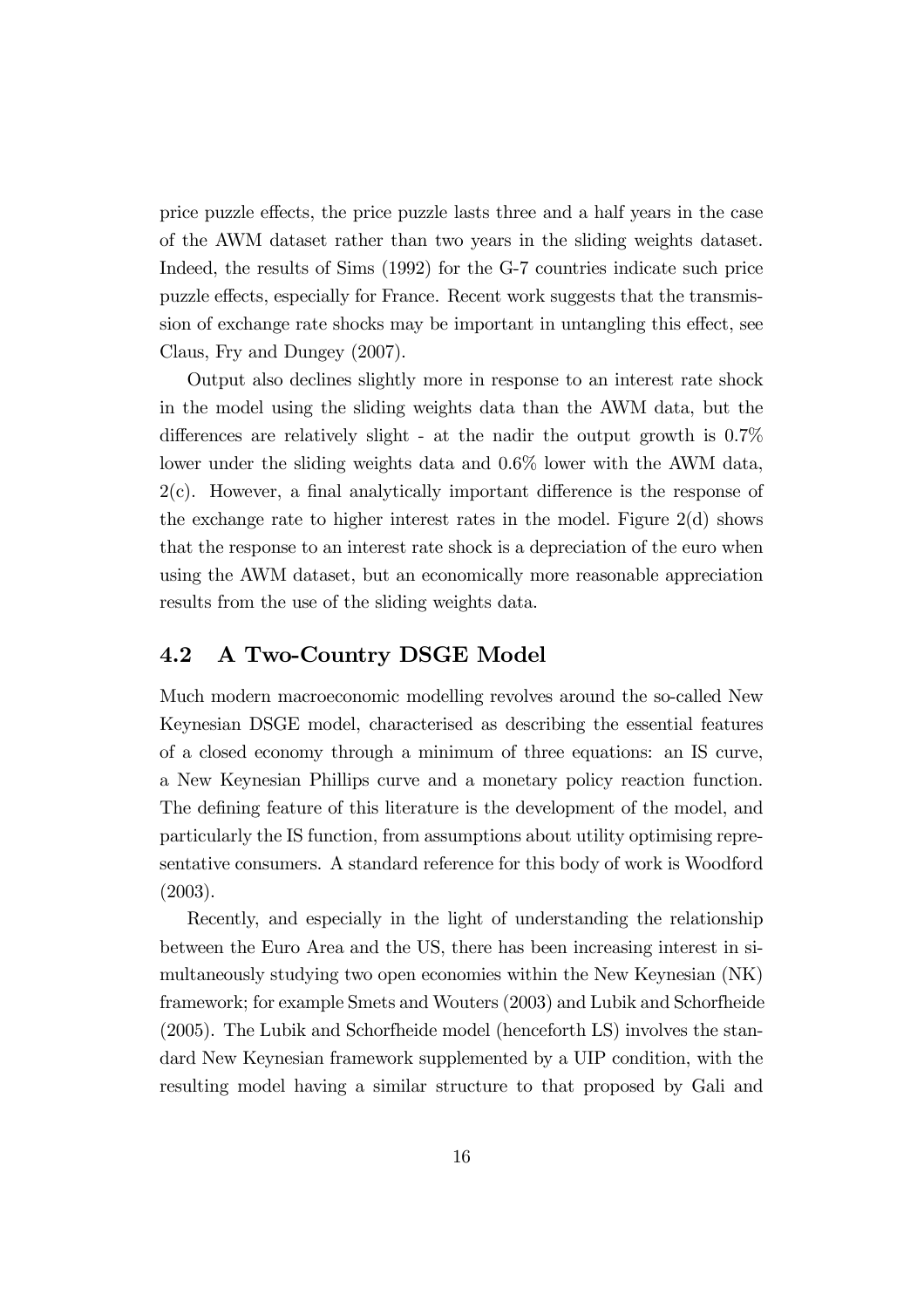Monacelli (2003) for a single open economy. Representative agents maximise utility based on consumption from both domestic and foreign sources, with habit formation. Domestic producers and importers in both countries employ Calvo pricing. The linkages between economies occur via the UIP condition, and the inclusion of foreign output in the domestic IS curve, which is part of the replacement of net exports via the terms of trade conditions used in Gali and Monacelli (2003). A feature of the LS model is that, in order to ease the estimation burden, a number of assumptions are made about the structure of the two economies; in particular, that the representative agents in both economies have the same coefficient of relative risk aversion, the same habit formation parameter, the same intertemporal elasticity of substitution between domestic and foreign goods and the same import share in consumption. On the other hand, the proportions of domestic producers and importers who cannot set optimal prices, the weights in the Taylor rule and the evolution of each of the technology shocks, interest rate shocks and government expenditure shocks differ across the countries. The parameters estimated by LS, together with a brief description of each, are presented in Table  $2^{13}$ . For full details of the derivation of the model the reader is referred to both Lubik and Schorfheide (2005) and Gali and Monacelli (2003).

LS estimate their model over  $1983Q1$  to  $2002Q4^{14}$ . However, the LS dataset also provides data covering the same period as the AWM data for all series (with the exception of US GDP but this was fairly easy to match with their existing data from the usual sources). The Euro Area data employed by LS is obtained from the AWM database, with the addition of a few series constructed by LS from other sources. In particular, they construct a historical euro/US dollar exchange rate series prior to 1999 from the individual euro country exchange rates and the AWM weights of Table 1 (see Lubik and Schorfheide, 2005, pp.357-358).

<sup>13</sup>We adopt the LS notation, except that that we replace "home" and "foreign" by US and Euro Area respectively.

<sup>14</sup>The documentation of LS on Schorfheide's database provides a comprehensive set of Dynare codes and datasets to replicate their estimation results, which we were able to do. Our new dataset provides similar results to theirs over this period (results available from the authors on request).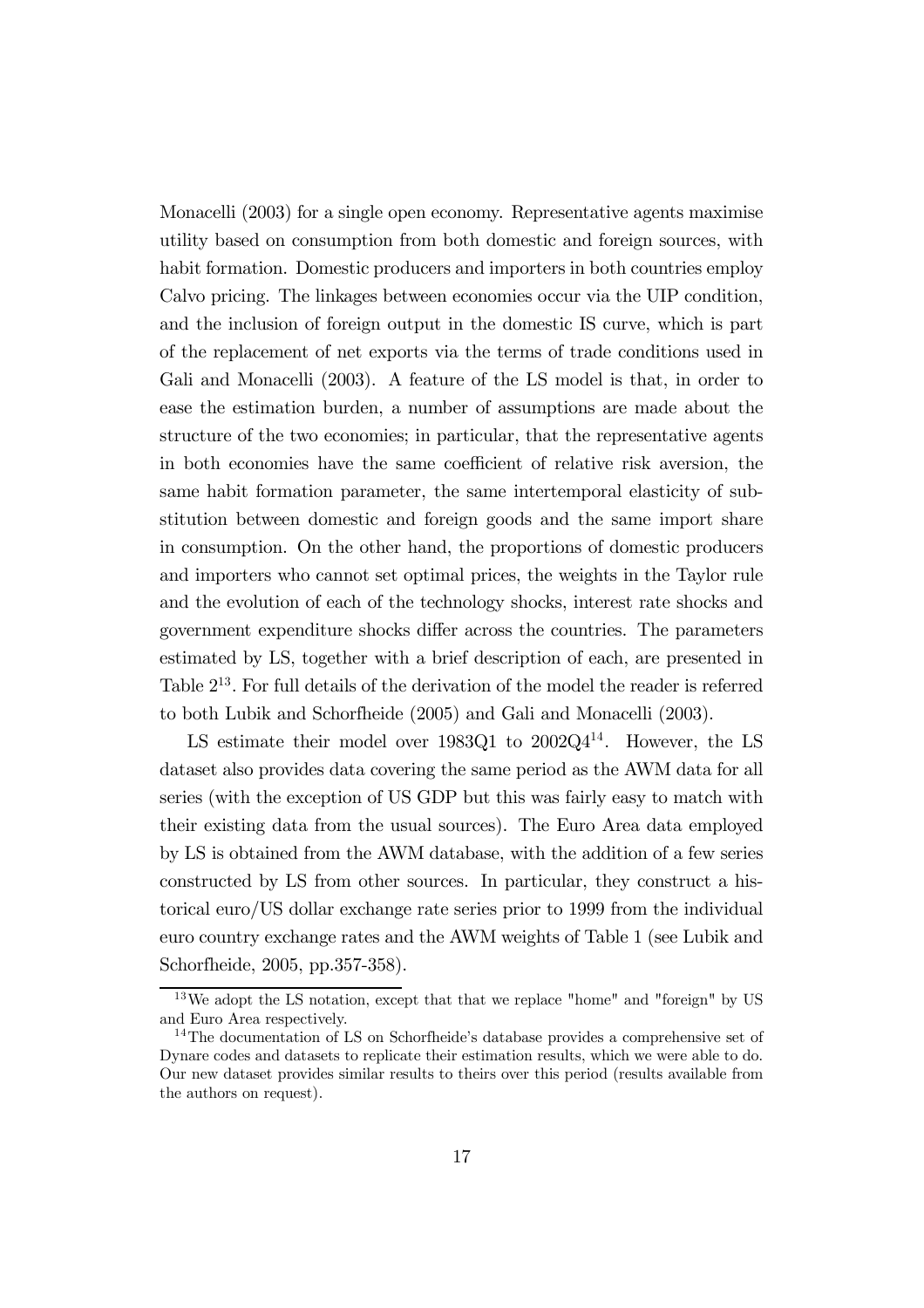In order to explore the different implications of the choice of historical Euro Area data, Table 3 presents estimation results from the LS model over 1971Q1 to 2003Q4, using both the LS dataset and also replacing the Euro Area data in LS with our sliding weights data for interest rates, exchange rates and inflation. The table also includes the prior distributions employed in the Bayesian estimation and the LS results over 1983Q1 to 2002Q4, with these taken from  $LS^{15}$ .

Some notable differences are evident across the two sets of estimates for the extended sample. Perhaps the most striking of these differences occur in the proportions of Euro Area producers who cannot optimally set prices in the Euro Area market; the posterior mean of  $\theta_{EA}^*$  is substantially higher for our data than for the original LS data. The elasticity of substitution between foreign and domestic goods  $(\eta)$  is also much higher in the model based on the sliding weight data. Habit persistence  $(h)$  differs markedly across the two sets of estimates, with lower habit persistence of 0.36 estimated using the new dataset, compared with 0.65 for the LS/AWM dataset. It is interesting to note that the new data set provides an estimate for h that is closer to that for the LS/AWM data for the shorter period. The import share  $\alpha$  changes markedly, from 0.16 in the LS/AWM dataset to 0.08 in the sliding weights dataset. This may be indicative of the stress in the model caused by imposing the same import share across both countries, and is worthy of further research efforts.

The weights in the Taylor rules are particularly interesting. Although the inflation weights  $(\psi_1 \text{ and } \psi_1^*)$ <sup>\*</sup><sub>1</sub>) and exchange rate weights  $(\psi_3 \text{ and } \psi_3^*)$ 3 ) do not change across the data sets, the output gap coefficient for each country is much higher for the sliding weights dataset than for the LS/AWM dataset for the 1971Q1 to 2003Q4 sample, with the differences for the each being nontrivial. These differences caused by simply changing the data would have important implications for policy analysis - the model based on the sliding weights scheme gives far greater emphasis to output gaps than the model based on the fixed wieght LS/AWM data for a comparable sample period.

<sup>15</sup> It might be noted that LS use their 1970Q1 to 1982Q4 data to motivate many of their priors.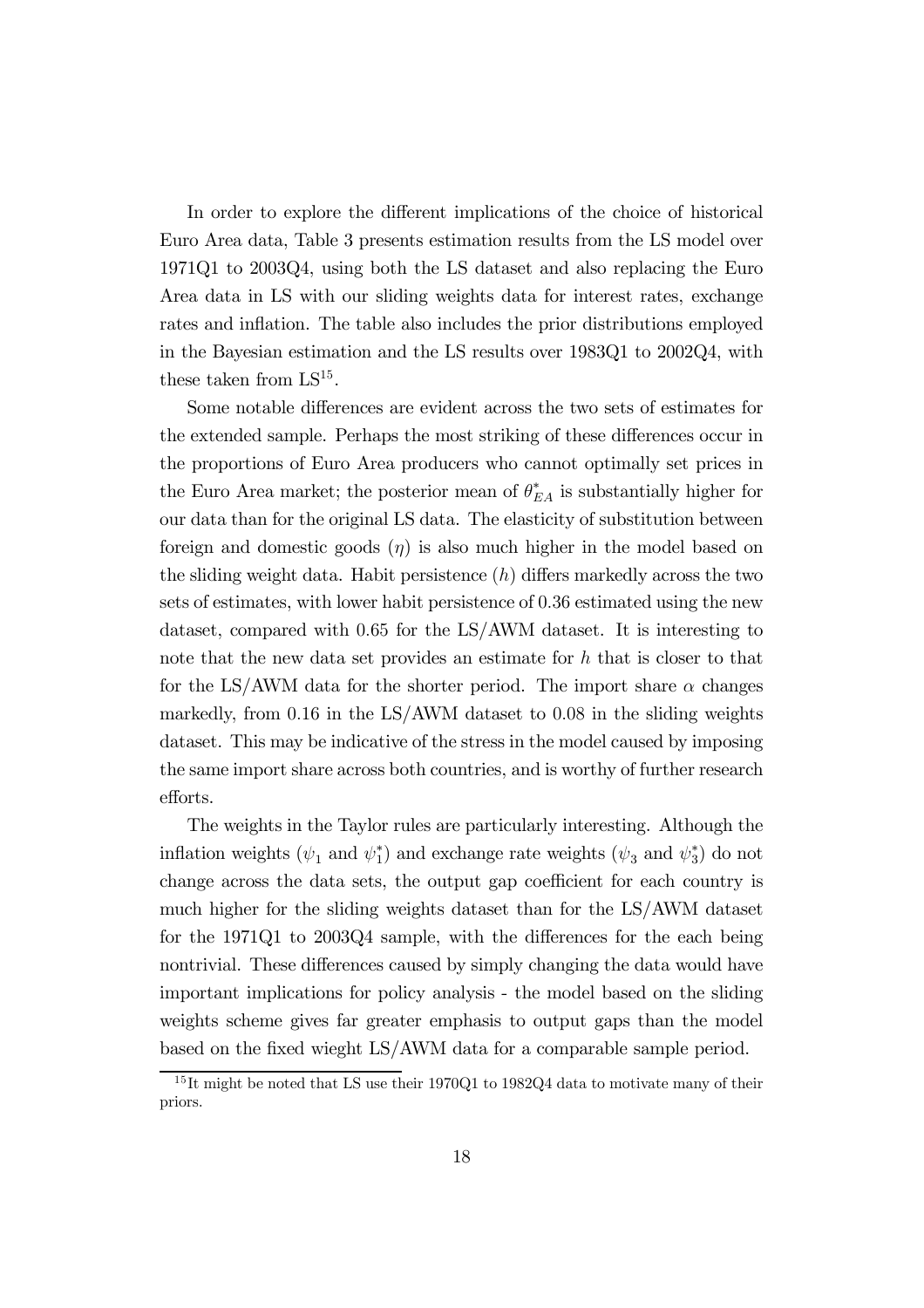Our purpose here has been to point out that the choice of methodology for creating a Euro Area wide data is not without consequence, and data needs to be fit for purpose. In particular, while it may be sensible to cumulate real economic variables on the basis of GDP weights as in the AWM database, we believe this is not the case for monetary or financial variables. The consequences of these changes may lead to quite different policy implications, as witnessed in the example of the LS model in this section.

## 5 Conclusions

In an introductory discussion of monetary policy in the Euro Area, the ECB (2001: p52) refers to the importance of "long runs of backdata" to underpin econometric analysis essential to understand the operation of the economy in which monetary policy operates. The Area Wide Model project detailed in Fagan et al. (2005) provides such series, and this has become the benchmark for historical analyses of the Euro Area. However, this database will not be suitable for all purposes. It does not cover all series that a researcher may wish to include, nor is its method of aggregation using fixed weights appropriate in all circumstances.

This paper has focussed on the issue of constructing backdata for monetary and financial variables, first showing the rather dramatic changes in the levels of the historical euro exchange rate implied by using alternative weighting mechanisms. We propose a sliding weight methodology to represent the convergence of exchange rates in periphery countries to their irrevocable weights during the development of the current Euro Area. Our methodology addresses the Rudebusch and Svensson (2002) suggestions for ensuring that synthetic backdata are appropriate. We construct historical Euro Area series for short and long interest rates, and consumer prices, in addition to exchange rates. The methodology could, of course, be applied to other series, including stock market prices. Although we recognise that other methods might have more desirable properties in alternative applications, we believe that our approach gives a more realistic view of the historical evolution of monetary and financial variables associated with the Euro Area than a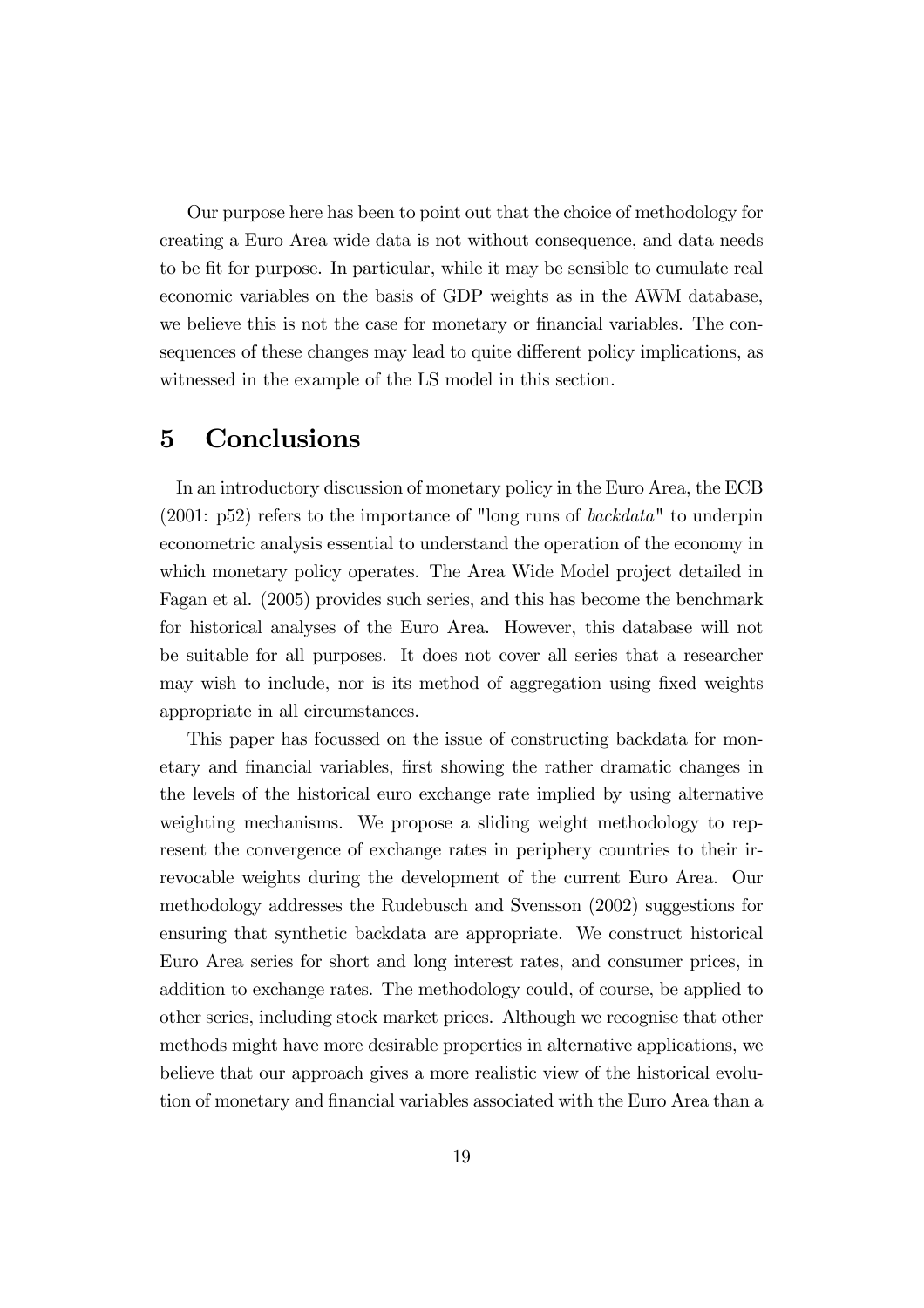fixed weight aggregation. Further, our sliding weight methodology recognises that, while some countries (such as Germany) may have had a particular role in the development of Euro Area monetary policy, the use of German data alone pre-1999 may not be an adequate proxy for the later Euro Area (see also Nautz, and Offermanns, 2006).

Our applications to a simple VAR model of the Euro Area and a twocountry DSGE model for the US and the Euro Area demonstrate that substntially different results are obtained when an historical analysis is undertaken using our data rather than the benchmark AWM dataset for the Euro Area. Indeed, the use of the sliding weights data in the latter case sometimes leads to estimates closer to the original estimates of Lubik and Schorfheide (2005) using a shorter sample from 1983, suggesting that structural breaks may be less evident than with the AWM data. An investigation of this issue is beyond the scope of the present paper, but it indicates the need for further research on appropriate methods of historical aggregation in the context of increasing monetary integration.

Constructing historical data for the Euro Area is an important practical issue, which is also a contemporary one as new member countries join the area. Our sliding weight methodogy can handle this situation of timevarying membership, without distorting analysis of policy in the Euro Area between 1999 and 2006 by the unrealistic assumption that the new members participated from the initial adoption of the euro currency. The alternative assumption of a structural break as each new member joins is unattractive, not only due to the number of such breaks that may apply, but it also because it fails to recognise the increasing role of such countries in Euro Area policy-making as they prepare to join the area.

# References

- An, S. and Schorfheide, F. (2007) "Bayesian Analysis of DSGE Models", Econometric Reviews, 26(2-4), 113-172.
- Artis, M. and Beyer, A. (2004) "Issues in Money Demand: The Case of Europe", Journal of Common Market Studies, 42 (4), 717-36.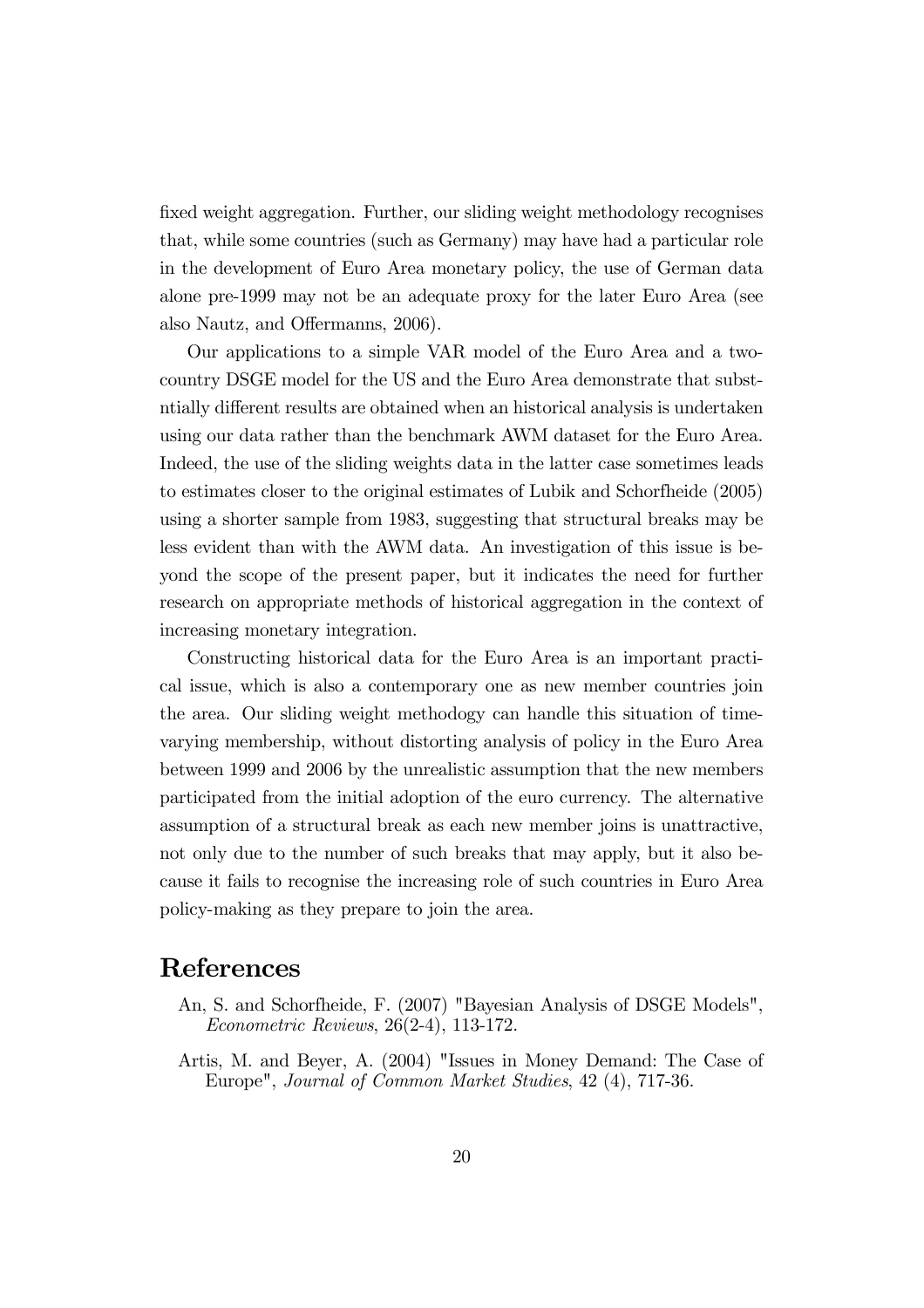- Artis, M. Marcellino, M. and Proietti, T. (2004) "Dating Business Cycles: A Methodological Contribution with an Application to the Euro Area", Oxford Bulletin of Economics and Statistics", 66, 537-565.
- Artis, M. and Zhang, W. (1997) "International Business Cycles and the ERM: Is There a European Business Cycle?", International Journal of Finance and Economics, 2, 1-16.
- Artis, M. and Zhang, W. (1999) "Further Evidence on the International Business Cycle and the ERM: Is There a European Business Cycle?", Oxford Economic Papers, 51, 120-132.
- Artis, M. and Zhang, W. (2001) "Core and Periphery in EMU: A Cluster Analysis", Economic Issues, 6, 39-60.
- Banerjee, A., Marcellino, M. and Masten, I. (2005) "Leading Indicators for Euro-area Inflation and GDP Growth", Oxford Bulletin of Economics and Statistics, 67, Supplement, 785-813.
- Beyer, A., Doornick, J.A. and Hendry, D. (2001) "Constructing Historical Euro-zone data", The Economic Journal, 111, 102-121.
- Bosker, E.M. (2006) "On the aggregation of eurozone data", Economics Letters, 90, 260-265.
- Bruggeman, A., Donati, P. and Warne, A. (2003) "Is the Demand for Euro Area M3 Stable?", Working Paper No. 255, European Central Bank.
- Brüggemann, R. and Lütkepohl, H. (2005) "Uncovered Interest Rate Parity and the Expectations Hypothesis of the Term Structure: Empirical Results for the US and Europe", Applied Economics Quarterly, 51, 143-154.
- Brüggemann, R. and Lütkepohl, H. (2006) "A Small Monetary System for the Euro Area Based on German Data", Journal of Applied Econometrics, 21, 683 - 702.
- Brüggemann, R., Lütkepohl, H. and Marcellino, M. (2006) "Forecasting Euro-Area Variables with German Pre-EMU Data", SFB 649 Discussion Paper 2006-065, Humboldt University, Berlin.
- Cappiello, L., Engle, R.F. and Sheppard, K. (2006) "Asymmetric Correlations in the Dynamics of Global equity and Bond Returns", Journal of Financial Econometrics, 4, 537-572.
- Claus, E., Fry, R. and Dungey, M. (2007) "Monetary Policy in Illiquid Markets: Options for a Small Open Economy", Open Economies Review, forthcoming.
- Corsetti, G. and Pesenti, P. (1999) "Stability, asymmetry, and discontinuity: the launch of the European Monetary Union", Brookings Papers on Economic Activity, 1999:2, 295-358.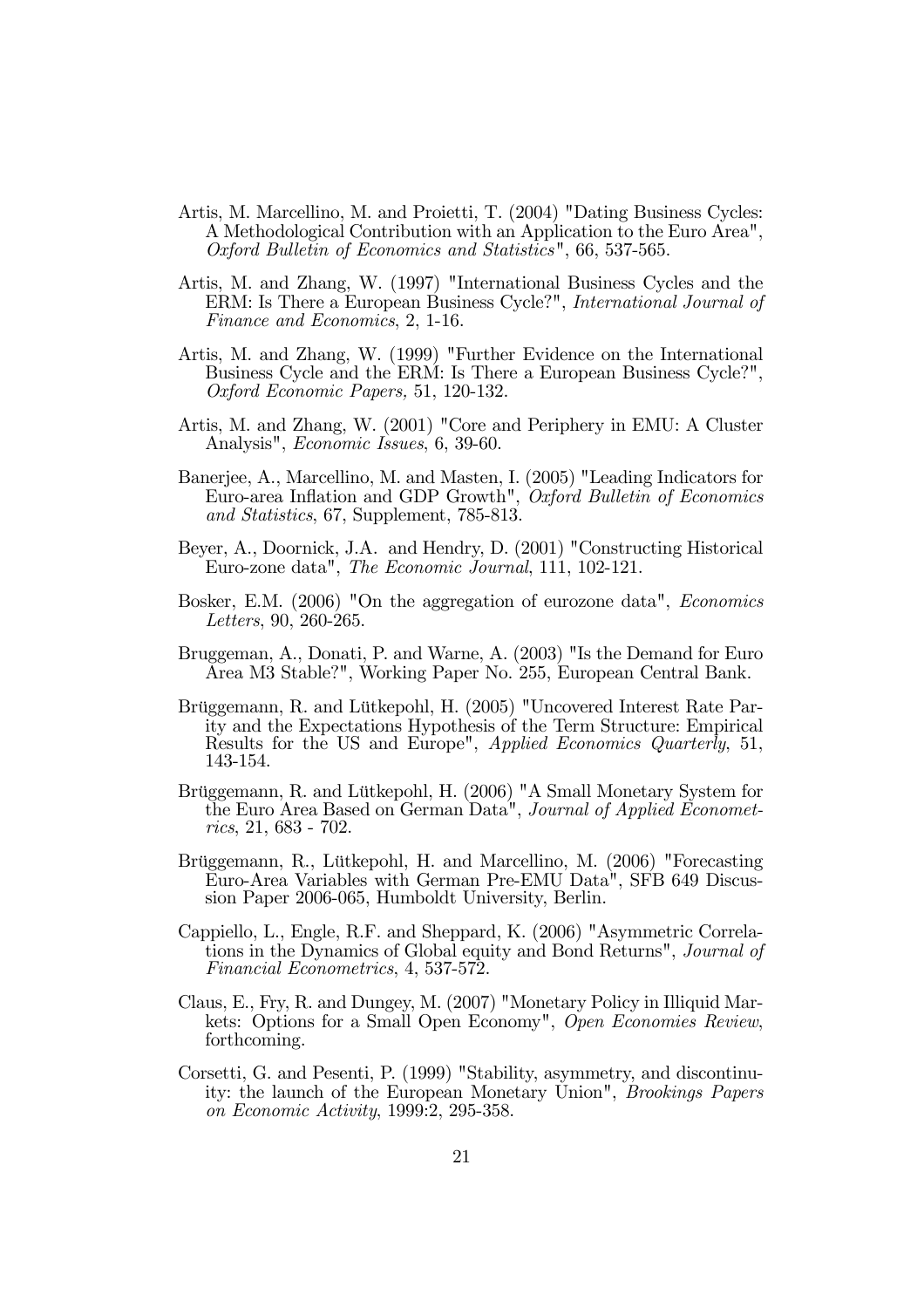- Dees, S. di Mauro, F. Pesaran, M.H. and Smith, L.H. (2007) "Exploring the International Linkages of the Euro Area: A Global VAR Analysis", Journal of Applied Econometrics, 22, 1-38.
- Del Negro, M., Schorfheide, F., Smets, F. and Wouters, R. (2007) "On the Fit of New Keynesian Models", Journal of Business and Economic Statistics, 25, 123-143.
- Dieppe, A. (2005). "The Area-Wide Model", Chapter 2 (pp.50-65) in Fagan, G. and Morgan, J. (eds) Econometric Models of the Euro-area Central Banks, Edward Elgar, Cheltenham UK.
- Diewert W. E. (2002) "Harmonized Indexes of Consumer Prices: Their Conceptual Foundations", ECB Working Paper No. 130.
- Ehrmann, M. and Fratzcher, M. (2005) "Equal Size, Equal Role? Interest Rate Interdependence Between the Euro Area and the United States", Economic Journal, 115, 928-948.
- European Central Bank (2001) The Monetary Policy of the ECB, ECB, Frankfurt.
- European Commission, Eurostat (2004) Harmonised Indices of Consumer Prices (HICPs) A Short Guide for Users March 2004, ISBN 92-894- 7081-X.
- Fagan, G., Henry, J. and Mestre, R. (2001) "An Area Wide Model (AWM) for the Euro Area", ECB Working Paper, no. 42.
- Fagan, G., Henry, J. and Mestre, R. (2005) "An Area Wide Model (AWM) for the Euro Area", Economic Modelling, 22, 39-59.
- Gali, J., Gertler, M. and Lopez-Salido (2001) "European Inflation Dynamics", European Economic Review, 45, 1237-1270.
- Gali, J. and Monacelli, T. (2005) "Monetary Policy and Exchange Rate Volatility in a Small Open Economy", Review of Economic Studies, 72, 707-734.
- Gerlach, S. and Schnabel, G. (2000) "The Taylor Rule and Interest Rates in the EMU Area", Economics Letters, 67, 165-171.
- Gerlach, S. and Smets, F. (1999) "Output Gaps and Monetary Policy in the EMU Area", European Economic Review, 43, 801-812.
- Gerlach, S. and Svensson, L. (2003) "Money and Inflation in the Euro Area: A Case for Monetary Indicators", Journal of Monetary Economics, 50, 1649-1672.
- Giannone, D. and Reichlin, L. (2004) "Euro Area and US Recessions, 1970- 2003", in Reichlin, L. (ed) The Euro Area Business Cycle: Stylized Facts and Measurement Issues, CEPR, London, pp83-93.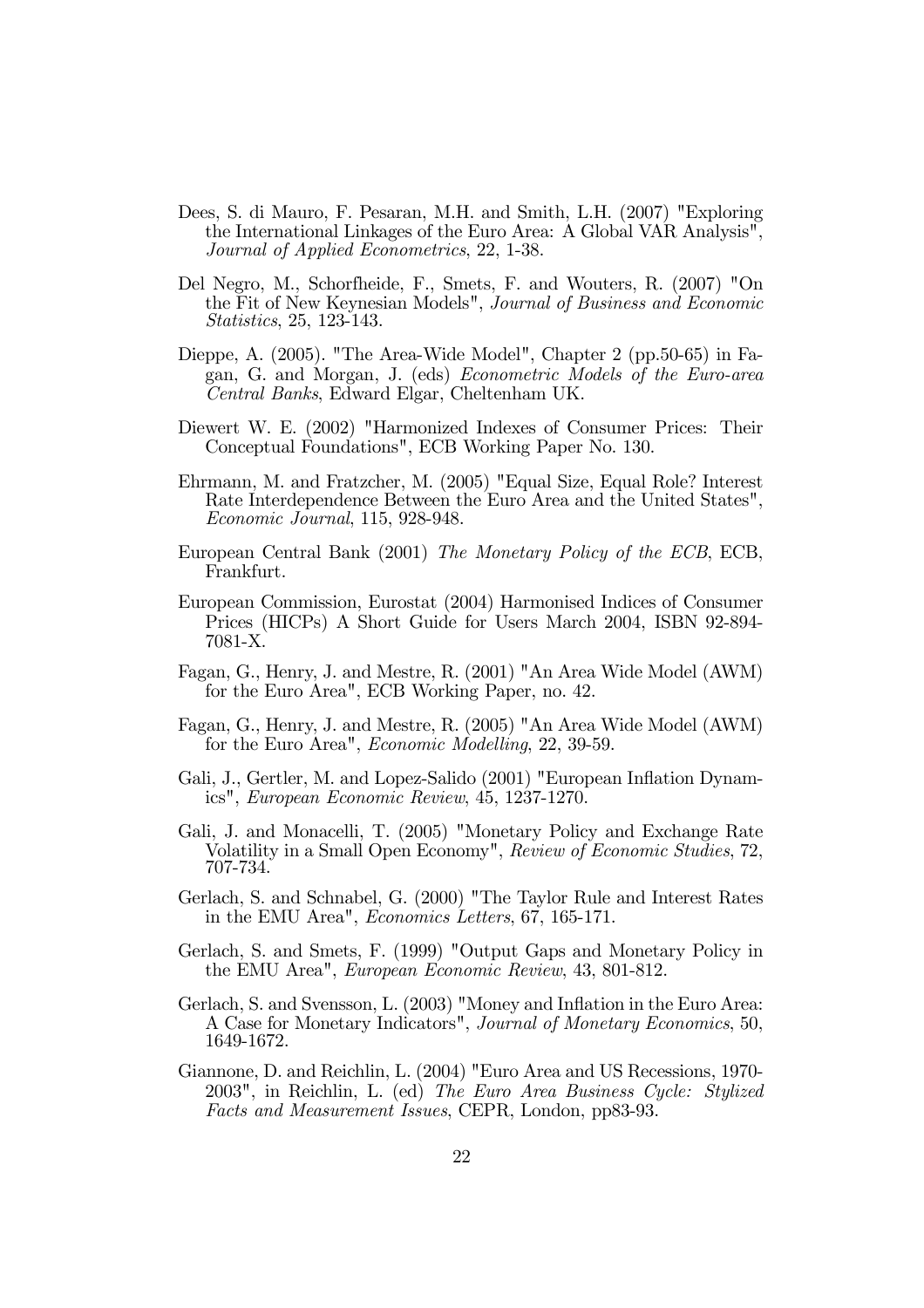- Hassapis, C., Pittis, N. and Prodromidis, K. (1999) "Unit Roots and Granger Causality in the EMS Interest Rates: the German Dominance Hypothesis Revisited", Journal of International Money and Finance, 18, 47-73.
- Hill, R. (2004) "Constructing Price Indexes across Space and Time: The Case of the European Union", American Economic Review, 94(5), 1379- 1410.
- Hong, E-P, and Beilby-Orrin, H. (1999) "Compilation Methodologies for Euro Zone Aggregates" from http://www1.oecd.org/std/euroaggr.html donwloaded February 2006.
- Karfakis, C.J. and Moschos, D.M. (1990) "Interest Rate Linkages within the European Monetary System: A Time Series Analysis", Journal of Money, Credit and Banking, 22, 388-394.
- Lubik, T. and Schorfheide, F. (2005) "A Bayesian Look at New Open Economy Macroeconomics", NBER Macroeconomics Annual 2005, eds. Mark Gertler and Ken Rogoff, 313-366.
- Moneta, F. (2005) "Does the Yield Spread Predict Recessions in the Euro Area?" International Finance, 8(2), 263-301.
- Nautz, D. and Offermanns, C.J. (2006) "Does the Euro Follow the German Mark? Evidence from the Monetary Model of the Exchange Rate", European Economic Review, 50, 1279-1295.
- Rudebusch, G.D. and Svensson, L.E.O. (2002) "Eurosystem Monetary Targeting: Lessons from U.S. Data", European Economic Review, 46, 417- 442.
- Scheller, H.K. (2004). The European Central Bank: History, Role and Functions. European Central Bank, Frankfurt.
- Sims, C. (1992) "Interpreting the Macroeconomic Time Series Facts: The Effects of Monetary Policy", European Economic Review, 36, 975-1011.
- Smets, F. and Wouters, R. (2003) "An Estimated Stochastic Dynamic General Equilibrium Model of the Euro Area", Journal of European Economic Association, 1, 1123-1175.
- Smets, F. and Wouters, R. (2005) "Comparing Shocks and Frictions in US and Euro Area Business Cycles: a Bayesian DSGE Approach", Journal of Applied Econometrics, 20, 161-183.
- Ungerer, H. (1997) A Concise History of European Monetary Integration: From EPU to EMU. Quorum Books, Westport, Connecticut.
- Woodford, M. (2003) Interest and Prices: Foundation of a Theory of Monetary Policy, Princeton University Press, Princeton.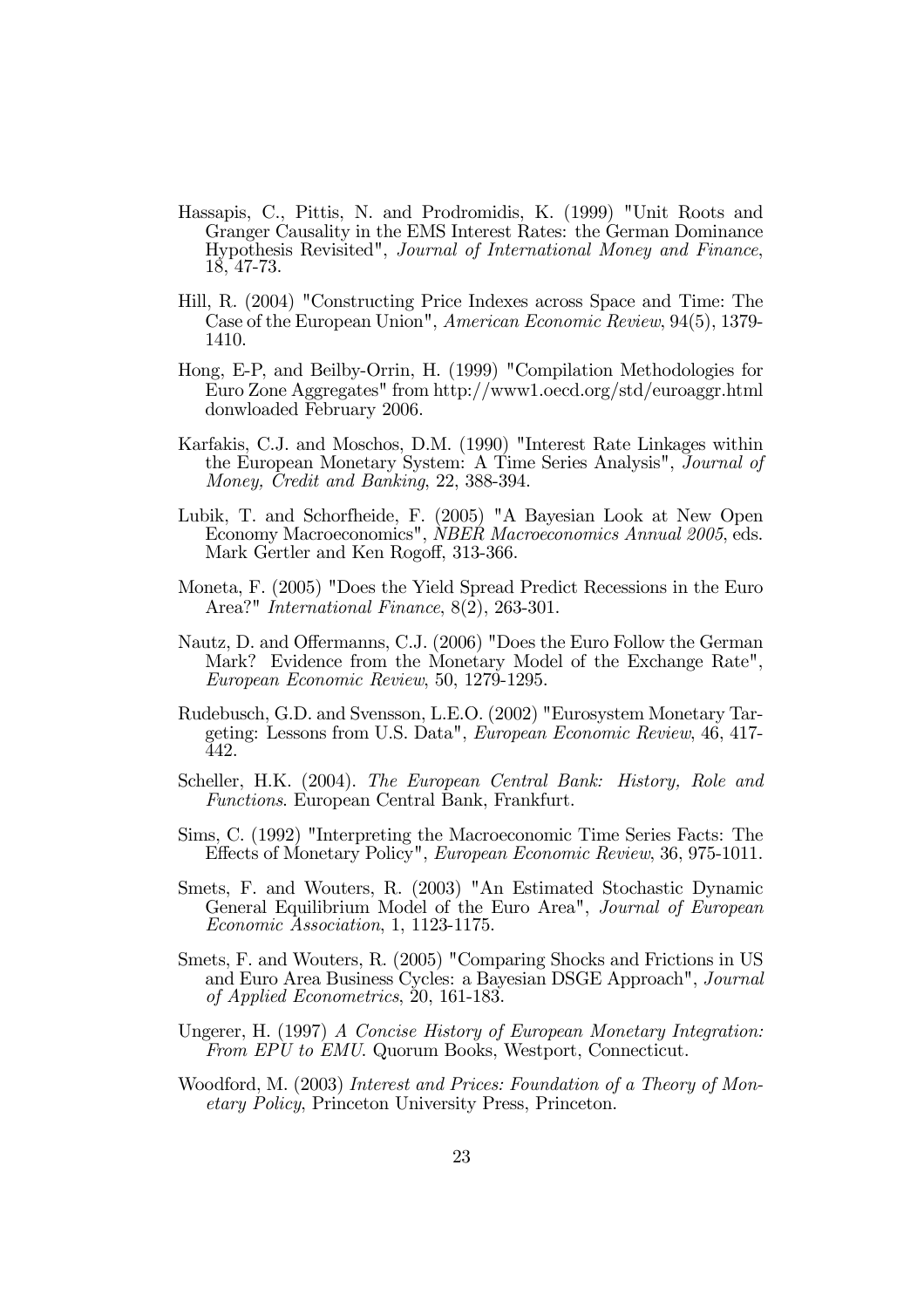# 6 Appendix: Other Constructed Historical Series

Here we briefly discuss the impact of the use of sliding weights on interest rate and consumer price aggregates, compared with series constructed from AWM weights. The series discussed here, like the bilateral exchange rates, are monthly.

### 6.1 Interest Rates

Considerations relating to the aggregation of interest rates are that the short term interest rate in the Euro Area is set by the ECB and is common to all member countries, whereas the long term interest rate is market determined and can differ between countries. Cross country variations in the latter reflect the degree of commitment that market participants believe that countries might have with respect to meeting the Euro Area targets for fiscal and monetary probity, different institutional structures, different country and sovereign risk factors, and different inflationary outlooks brought about by supply side and other factors.

Figures 3a and 3b show our constructed short and long term interest rates, together with the German short and long term interest rates, and corresponding rates that have been constructed using the AWM weights throughout. In constructing our historical rates, we used the same set of sliding weights as those used for the exchange rates in section 3, and when country specific observations on interest rates are not available for a given month, we redistribute these weights across the available interest rates in proportion. The Euribor is used for the short rate from its inception in December 1998. However, long rates remain country-specific and we use the AWM weights to construct this series from January 1999.

The divergence between our sliding weight interest rate series and those based on AWM weights is most pronounced in the period between 1976 and 1980. During this period, our series shows a much greater decline in interest rates (corresponding to the fall in German rates) than the AWM series. Subsequent to this date our interest rate series have similar patterns to the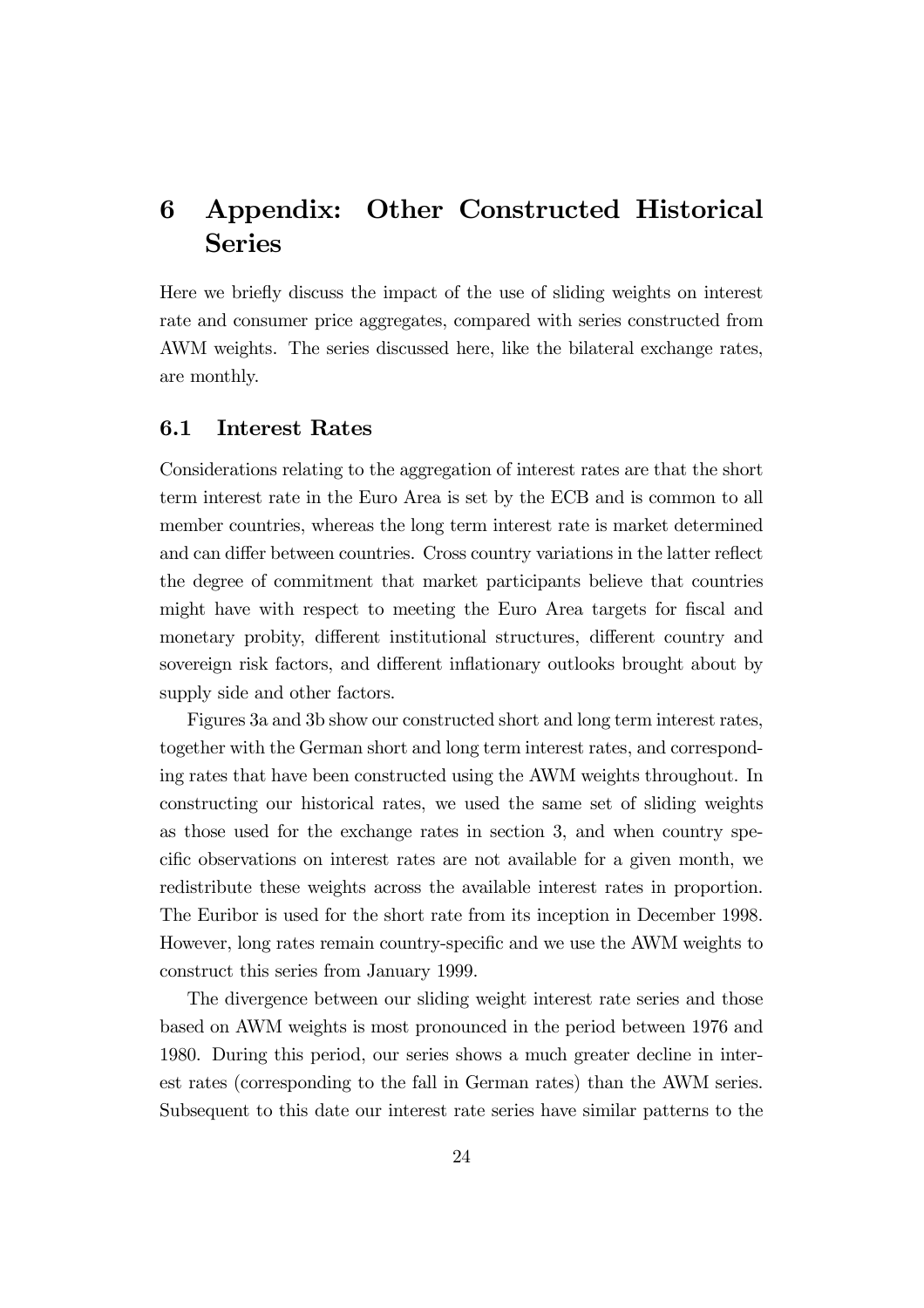corresponding AWM aggregates, although the levels of the corresponding series converge only in the late 1990s. The series are also close at the beginning of the 1970s, but this proximity is partly a consequence of data availability, since Italian and Spanish short rates are unavailable for this period, as are long rates for Spain. Note that this unavailability has less influence on our aggregate than on the AWM series, because the exchange rate series were further from the core at that time and hence these periphery countries have little weight in our aggregation (see Figure 1b).

#### 6.2 Consumer Prices

The ECB uses the HICP (constructed by Eurostat) as the basis of monetary policy decisions, and as observed in Hill (2004), the aggregation involved to produce this series is temporally consistent, but not spatially consistent. The HICP starts from 1990, but cross-country aggregation for dates prior to 1990 needs to address a series of problems, because different countries constructed their price indices differently, and some, but not all countries have produced seasonally adjusted indices. Diewert (2002) provides a comprehensive critique of the construction of the HICP, which he describes as neither consumer nor producer theory based, but an amalgamation of the two. A further concern, but a side-issue in our context, is the apparent change in seasonality from 1999 onwards, which possibly pertains to treatment of sales data in the construction of the underlying indices. Given that price and inflation levels are often important in the construction of real interest rates, real returns and purchasing power parity tests, we construct prices and inflation series that are consistent with the financial data. More specifically, we aggregate the individual Euro Area country CPI (all items) series by aggregating the monthly growth rates using the sliding weights obtained from (2), and then converting the growth rates to a price index setting January 1970 as 100.

Figure 4a shows the Euro Area annual inflation rate (observed on a monthly basis) that results from these calculations, along with corresponding German and French inflation rates. To show the differences implied by our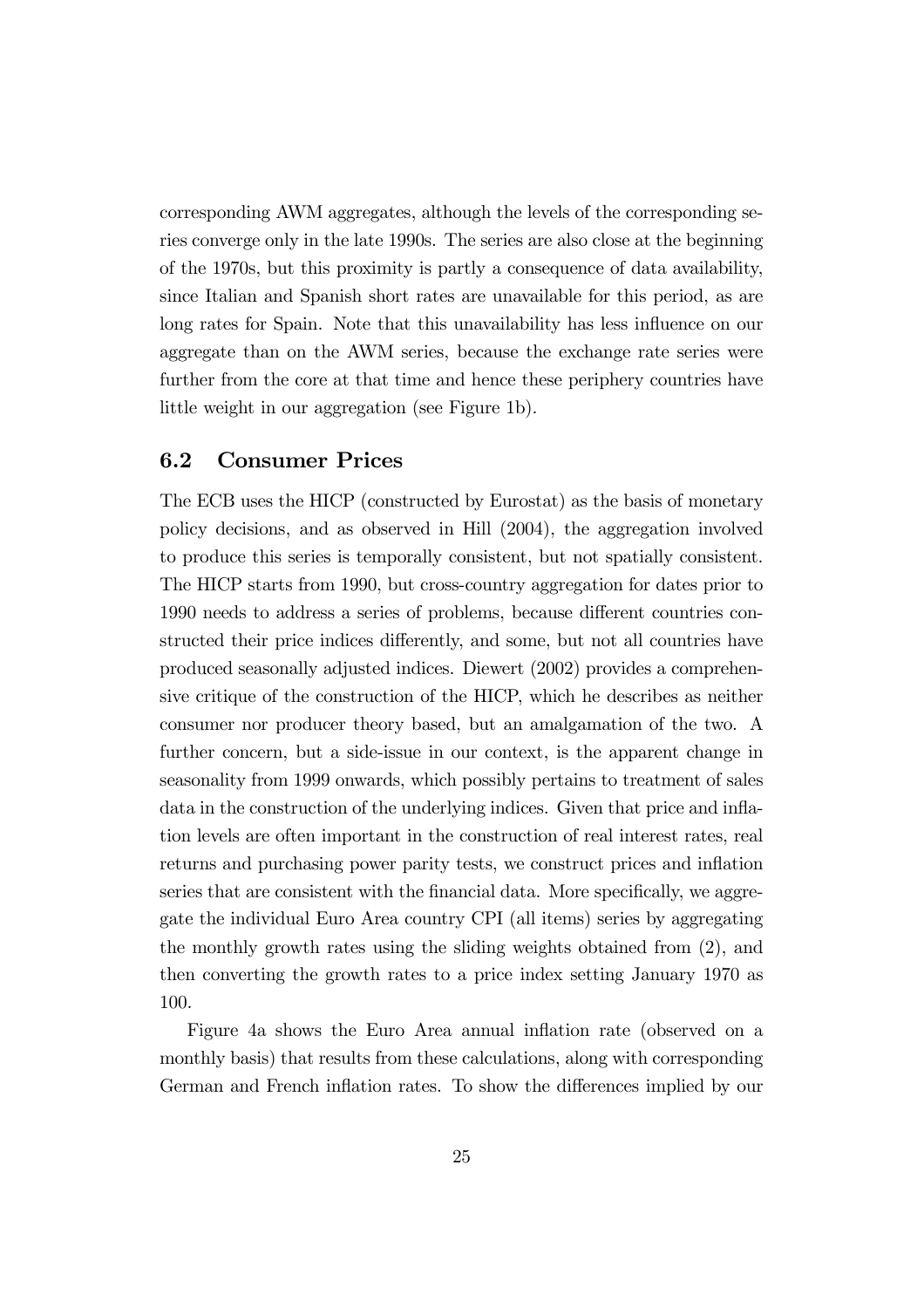approach, Figure 4b compares our calculated Euro Area annual inflation rate for each quarter (calculated as the average of the monthly rates), against the AWM inflation rate data. The inflation rate via the sliding weights method is somewhat lower in the 1970s and higher in the 1990s. Since the AWM inflation is based on HICP weights, some differences persist between these series even at the end of the sample.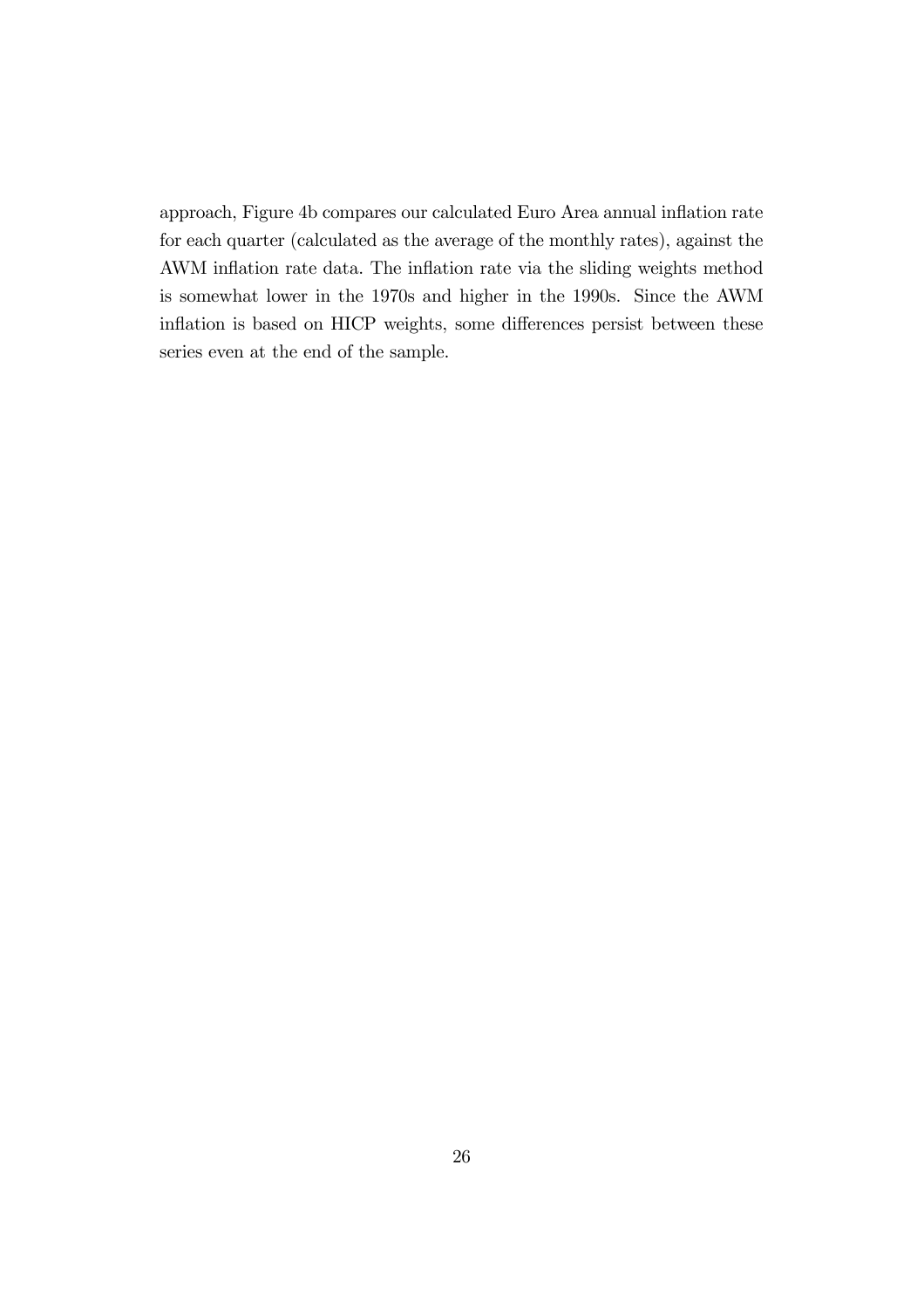| Table 1:                                    |        |           |            |  |  |  |  |  |  |
|---------------------------------------------|--------|-----------|------------|--|--|--|--|--|--|
| Aggregation weights for Euro Area countries |        |           |            |  |  |  |  |  |  |
|                                             |        |           |            |  |  |  |  |  |  |
| country                                     | AWM    | country   | <b>AWM</b> |  |  |  |  |  |  |
|                                             | weight |           | weight     |  |  |  |  |  |  |
| Core                                        |        | Periphery |            |  |  |  |  |  |  |
| Germany                                     | 0.283  | Italy     | 0.195      |  |  |  |  |  |  |
| France                                      | 0.201  | Spain     | 0.111      |  |  |  |  |  |  |
| Netherlands                                 | 0.060  | Greece    | 0.025      |  |  |  |  |  |  |
| Belgium                                     | 0.036  | Portugal  | 0.024      |  |  |  |  |  |  |
| Austria                                     | 0.030  | Finland   | 0.017      |  |  |  |  |  |  |
| Luxembourg                                  | 0.003  | Ireland   | 0.003      |  |  |  |  |  |  |

Notes: Our classification places countries on the left hand side of the table in our "core", and those on the right as "periphery". The weights are taken from the explanatory notes accompanying the August 2004 update of the AWM database.

 $\zeta$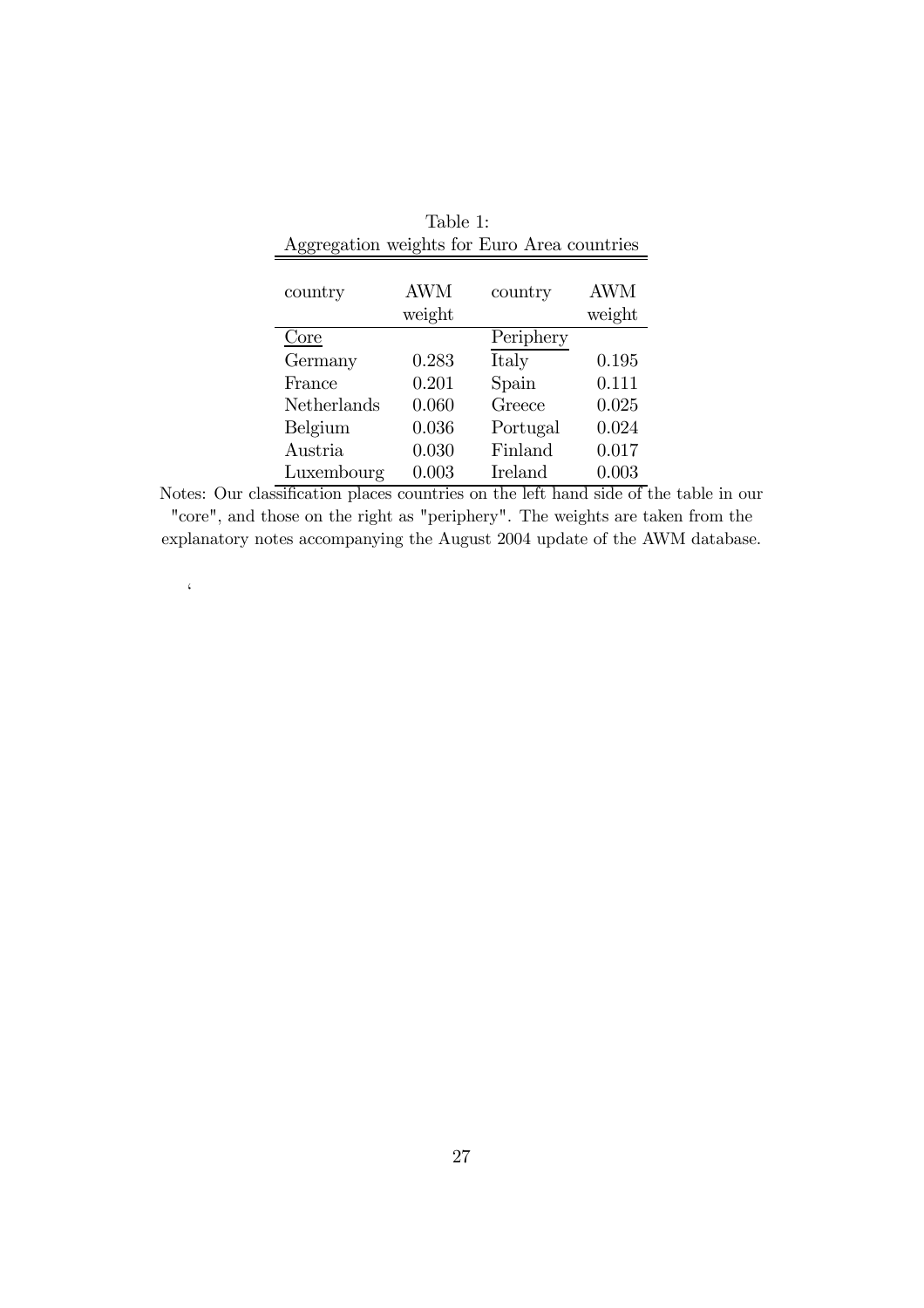## Table 2:

Parameter names and definitions for the Lubik and Schorfheide (2005) open economy model for the US and Euro Area

| proportion of domestic US producers who cannot optimally price set<br>$\theta_{IIS}$ :         |  |
|------------------------------------------------------------------------------------------------|--|
|                                                                                                |  |
|                                                                                                |  |
| proportion of US importers (Euro Area producers) who cannot<br>$\theta_{EA}$ :                 |  |
| optimally price set                                                                            |  |
| $\theta^*_{IIS}$ :<br>proportion of Euro Area importers (US producers) who cannot              |  |
| optimally price set                                                                            |  |
| $\theta_{EA}^*$ :<br>proportion of domestic Euro Area producers who cannot optimally price set |  |
| coefficient of relative risk aversion<br>$\tau$ :                                              |  |
| $h$ :<br>habit formation parameter                                                             |  |
| import share in consumption<br>$\alpha$ :                                                      |  |
| intratemporal elasticty of substitution between domestic and foreign goods<br>$\eta$ :         |  |
| Taylor rule for the US, weight on inflation<br>$\psi_1$ :                                      |  |
| $\psi_2$ :<br>Taylor rule for the US, weight on output gap                                     |  |
| $\psi_3$ :<br>Taylor rule for the US, weight on exchange rate                                  |  |
| $\psi_1^*$ :<br>Taylor rule for the Euro Area, weight on inflation                             |  |
| $\psi_2^*$ :<br>Taylor rule for the Euro Area, weight on output gap                            |  |
| $\psi_3^*$ :<br>Taylor rule for the Euro Area, weight on exchange rate                         |  |
|                                                                                                |  |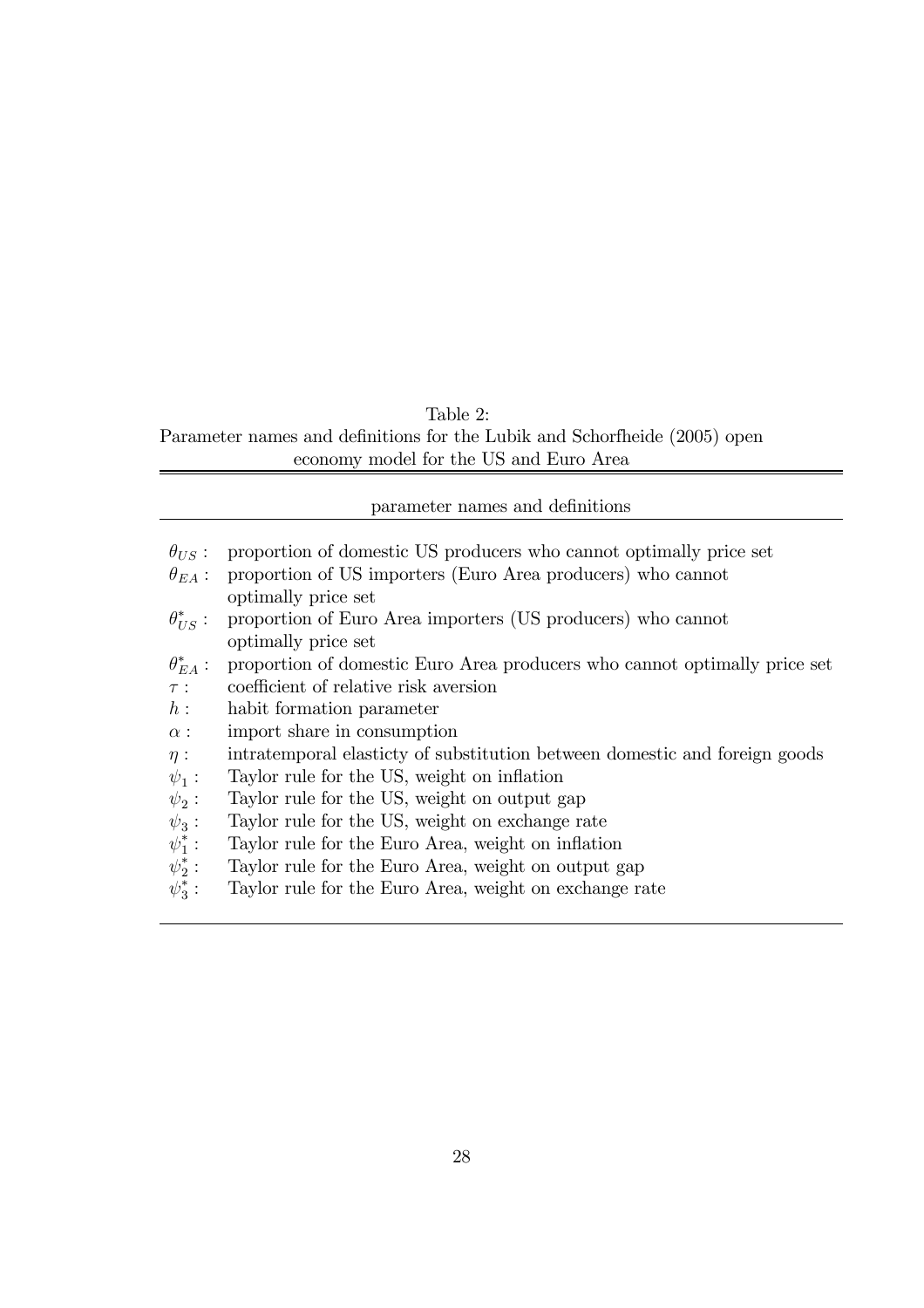Table 3: Parameter estimates for Lubik and Schorfheide model

|                 | Prior |                           | Posterior |                           | Posterior     |              | Posterior       |              |
|-----------------|-------|---------------------------|-----------|---------------------------|---------------|--------------|-----------------|--------------|
|                 |       |                           |           | LS data                   |               | LS data      | Sliding weights |              |
|                 |       |                           |           | 1983Q1:2002Q4             | 1971Q1:2003Q4 |              | 1971Q1:2003Q4   |              |
| $\theta_{US}$   | 0.50  | [0.25, 0.75]              | 0.66      | [0.53, 0.80]              | 0.73          | [0.65, 0.77] | 0.74            | [0.69, 0.81] |
| $\theta_{EA}$   | 0.50  | $\left[0.25,0.74\right]$  | 0.56      | [0.28, 0.86]              | 0.73          | [0.56, 0.87] | 0.72            | [0.57, 0.85] |
| $\theta_{US}^*$ | 0.75  | $\left[0.53, 0.98\right]$ | 0.86      | [0.73, 1.00]              | 0.84          | [0.72, 0.92] | 0.89            | [0.85, 0.96] |
| $\theta_{EA}^*$ | 0.75  | [0.53, 0.98]              | 0.76      | [0.67, 0.85]              | 0.60          | [0.56, 0.65] | 0.93            | [0.92, 0.95] |
| $\tau$          | 2.00  | [1.19, 2.79]              | 3.76      | [2.81, 4.69]              | 3.32          | [2.97, 3.55] | 3.67            | [3.33, 3.96] |
| $\hbar$         | 0.30  | [0.14, 0.46]              | 0.41      | [0.15, 0.67]              | 0.65          | [0.57, 0.73] | 0.36            | [0.20, 0.54] |
| $\alpha$        | 0.12  | [0.04, 0.20]              | 0.13      | [0.04, 0.23]              | 0.16          | [0.11, 0.17] | 0.08            | [0.06, 0.09] |
| $\eta$          | 1.00  | [0.23, 1.73]              | 0.43      | [0.07, 0.80]              | 0.51          | [0.14, 0.91] | 0.66            | [0.17, 0.96] |
| $\psi_1$        | 1.50  | [1.09, 1.89]              | 1.41      | [1.03, 1.75]              | 1.10          | [1.10, 1.10] | 1.08            | [1.08, 1.08] |
| $\psi_2$        | 0.50  | [0.12, 0.87]              | 0.66      | [0.38, 0.96]              | 0.40          | [0.25, 0.55] | 0.61            | [0.54, 0.74] |
| $\psi_3$        | 0.10  | [0.02, 0.17]              | 0.03      | [0.01, 0.05]              | 0.02          | [0.02, 0.02] | 0.03            | [0.03, 0.03] |
| $\psi_1^*$      | 1.50  | [1.09, 1.89]              | 1.37      | [1.08, 1.65]              | 0.96          | [0.96, 0.96] | 0.97            | [0.97, 0.97] |
| $\psi_2^*$      | 0.50  | [0.12, 0.87]              | 1.27      | [0.80, 1.73]              | 0.69          | [0.59, 0.76] | 0.88            | [0.75, 0.97] |
| $\psi_3^*$      | 0.10  | $\vert 0.02, 0.17 \vert$  | 0.03      | $\left[0.01, 0.05\right]$ | 0.05          | [0.05, 0.05] | 0.05            | [0.05, 0.05] |
|                 |       |                           |           |                           |               |              |                 |              |

Note: Values shown in each case are the mean, with the 90% confidence interval in parentheses. The priors and the posterior results over 1983Q1 to 2002Q4 are from Lubik and Schorfleide (2005, Table 5.2). Their dataset and code were used to estimate the period 1971Q1 to 2003Q4. The sliding weights dataset uses series identical to those of the LS dataset, except for exchange rates, short and long interest rates and inflation, which are constructed by the methodology of Section 3 and shown in Figures 1, 3 and 4.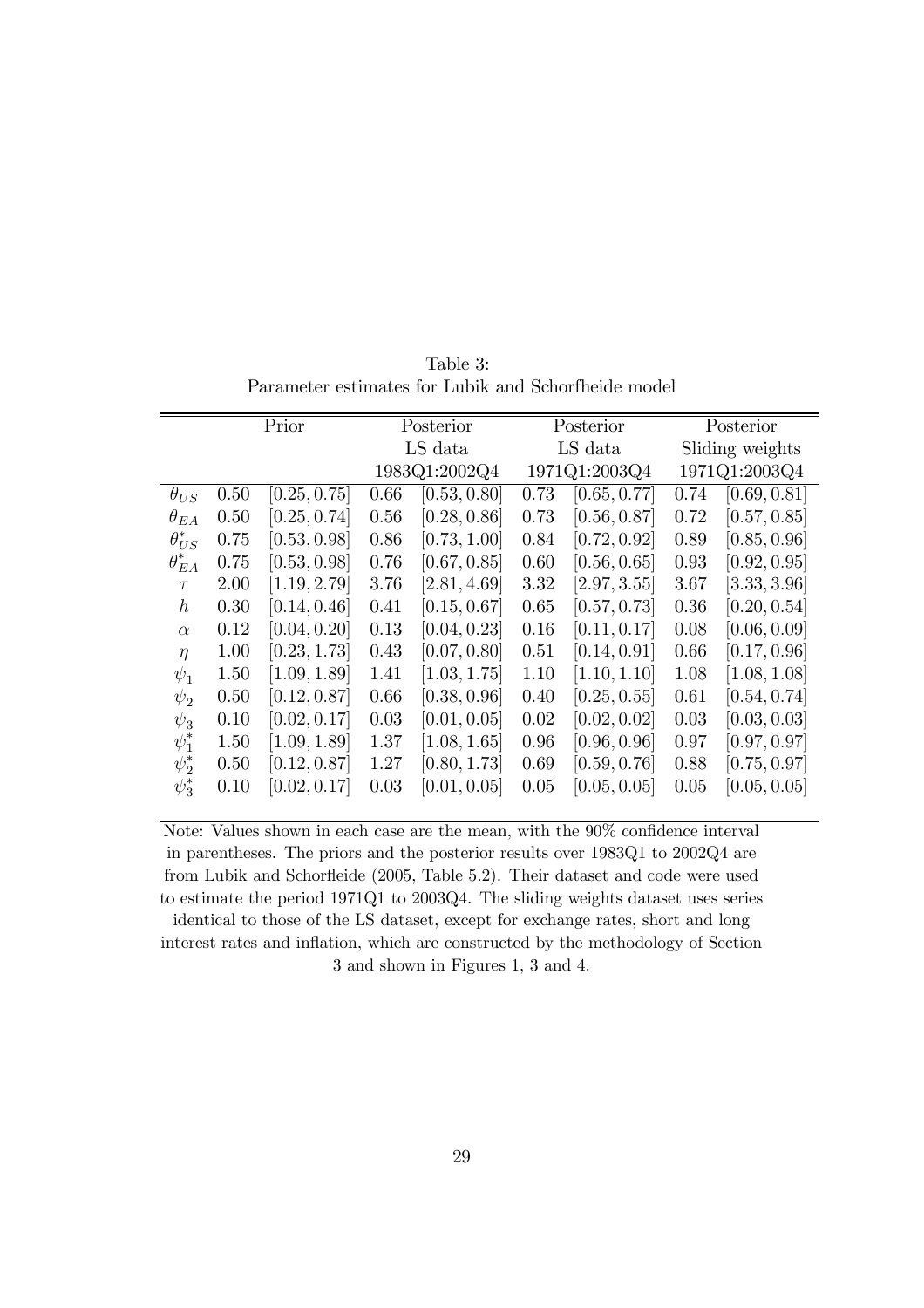



Note: The series marked "historical" is constructed using the sliding weights of Section 3.1.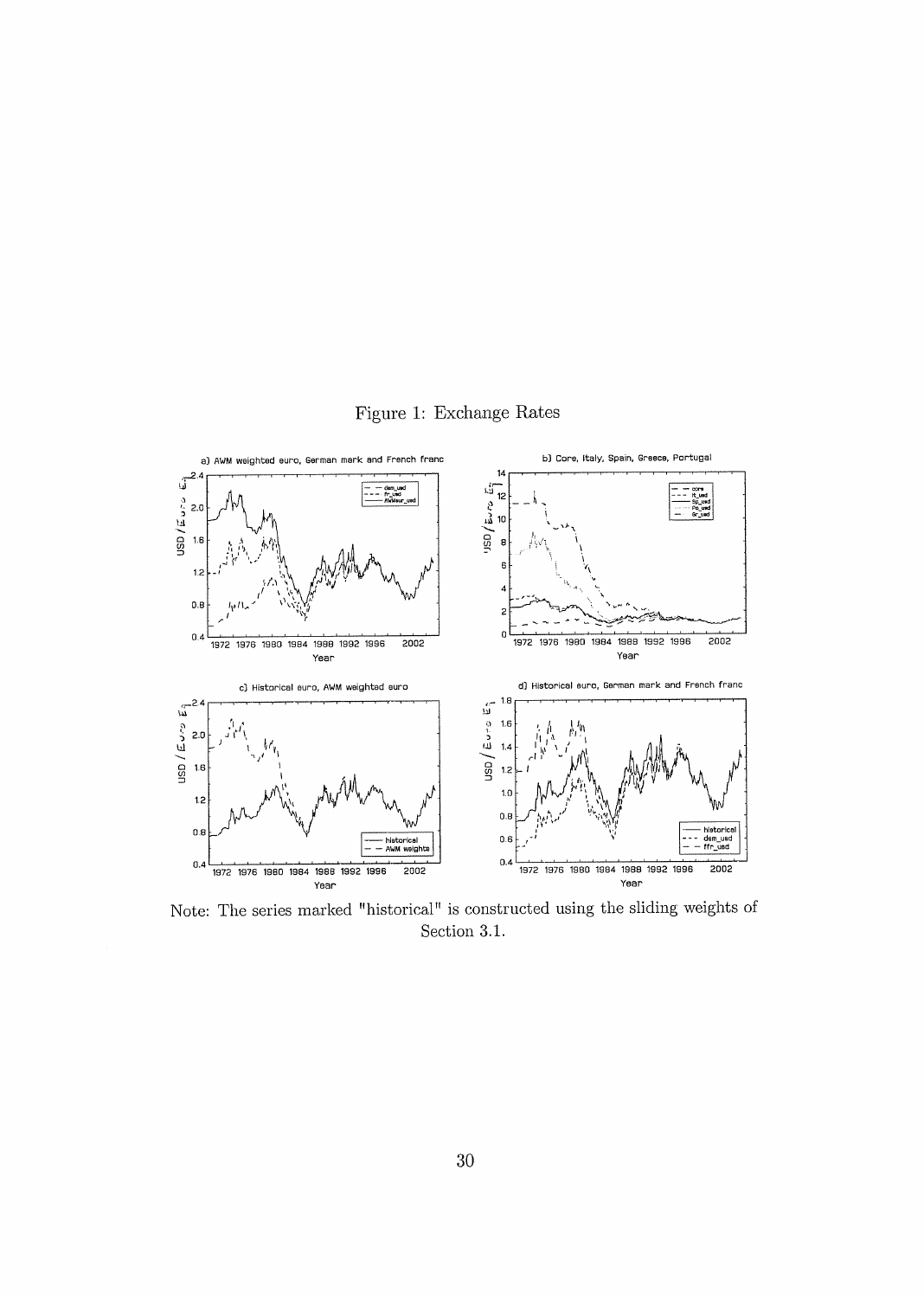Figure 2: SVAR impulse responses





(a)Interest rate response to inflation shock. (b)Inflation response to interest rate shock.



 $\label{eq:rate} \text{rate shock.}$ 



(c) Output growth response to interest (d) Exchange rate response to interest